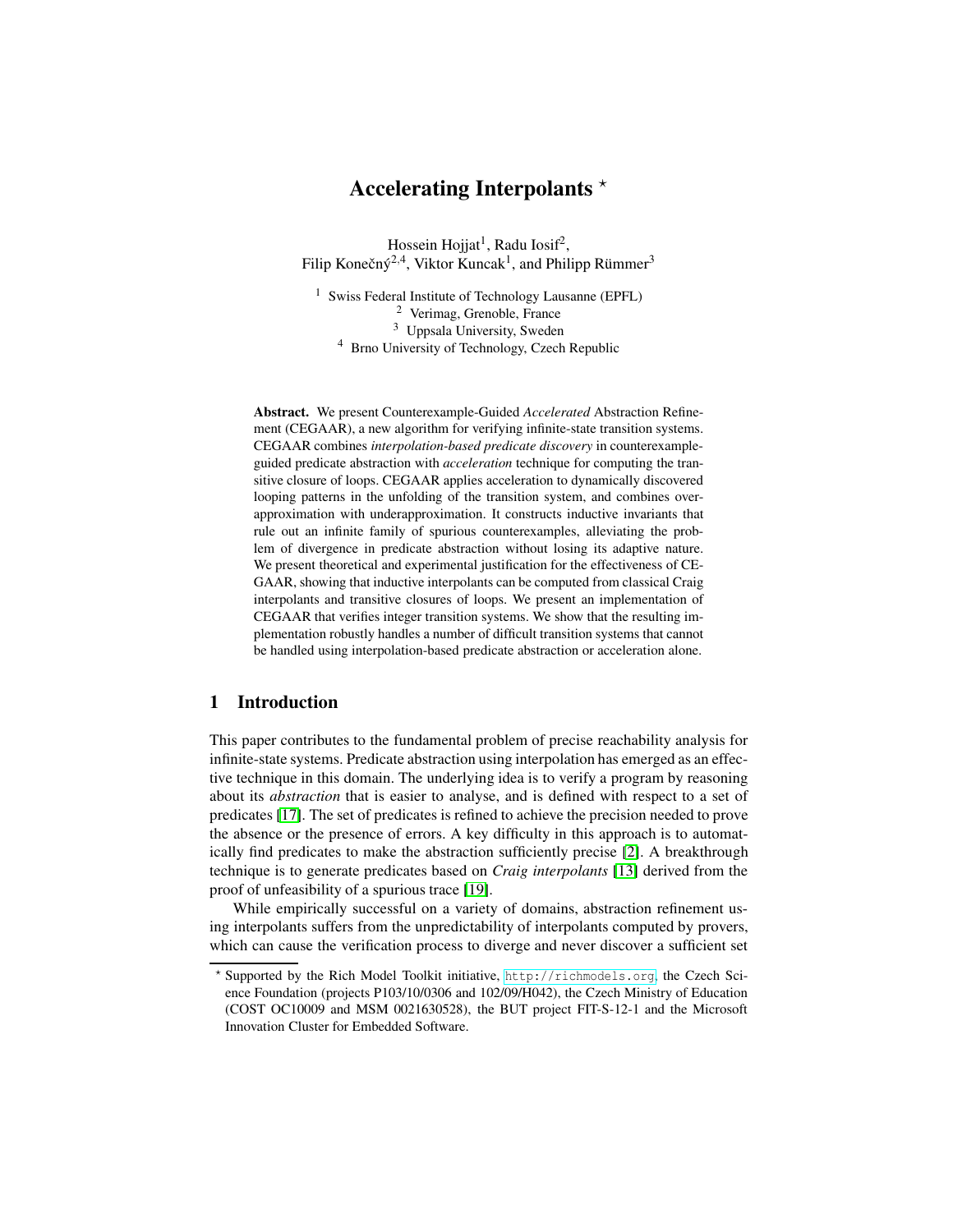of predicates (even in case such predicates exist). The failure of such a refinement approach manifests in a sequence of predicates that rule out longer and longer counterexamples, but still fail to discover inductive invariants.

Following another direction, researchers have been making continuous progress on techniques for computing the transitive closure of useful classes of relations on integers [\[7,](#page-15-3) [10,](#page-15-4) [14\]](#page-15-5). These *acceleration* techniques can compute closed form representation of certain classes of loops using Presburger arithmetic.

A key contribution of this paper is an algorithmic solution to apply these specialized analyses for particular classes of loops to rule out an infinite family of counterexamples during predicate abstraction refinement. An essential ingredient of this approach are interpolants that not only rule out one path, but are also *inductive* with respect to loops along this path. We observe that we can start from any interpolant for a path that goes through a loop in the control-flow graph, and apply a postcondition (or, equivalently a weakest precondition) with respect to the transitive closure of the loop (computed using acceleration) to generalize the interpolant and make it inductive. Unlike previous theoretical proposals [\[12\]](#page-15-6), our method treats interpolant generation and transitive closure computation as black boxes: we can start from any interpolants and strengthen it using any loop acceleration. We call the resulting technique Counterexample-Guided *Accelerated* Abstraction Refinement, or CEGAAR for short. Our experience indicates that CEGAAR works well in practice.

**Motivating Example** To illustrate the power of the technique that we propose, consider the example in Figure [1.](#page-1-0) The example is smaller than the examples we consider in our evaluation (Section [6\)](#page-13-0), but already illustrates the difficulty of applying existing methods.

Note that the innermost loop requires a very expressive logic to describe its closed form, so that standard techniques for computing exact transitive closure of loops do not apply. In particular, the acceleration technique does not apply to the innermost loop, and the presence of the innermost loop prevents the application of acceleration to the outer loop. On the other hand, predicate abstraction with interpolation refinement also fails to solve this example. Namely, it enters a very long refinement loop, considering increasingly longer spurious paths with CFG node sequences of the form  $0(12)^i$  1e, for

**int** x,y; x = 1000; y = 0; **while**(x > 0){ x−−; **while**( \* ) { y = 2\* (x + y); } y = y + 2; } **assert**(y != 47 && x == 0); 0 1 2 *e x* ′ = 1000∧*y* ′ = 0 *x* > 0∧*x* ′ = *x*−1 *y* ′ = *y*+2 ¬(*x* > 0)∧ ¬(*y* 6= 47∧*x* = 0) *y* ′=2(*x*+*y*)∧*x* ′=*x* (a) (b)

<span id="page-1-0"></span>**Fig. 1.** Example Program and its Control Flow Graph with Large Block Encoding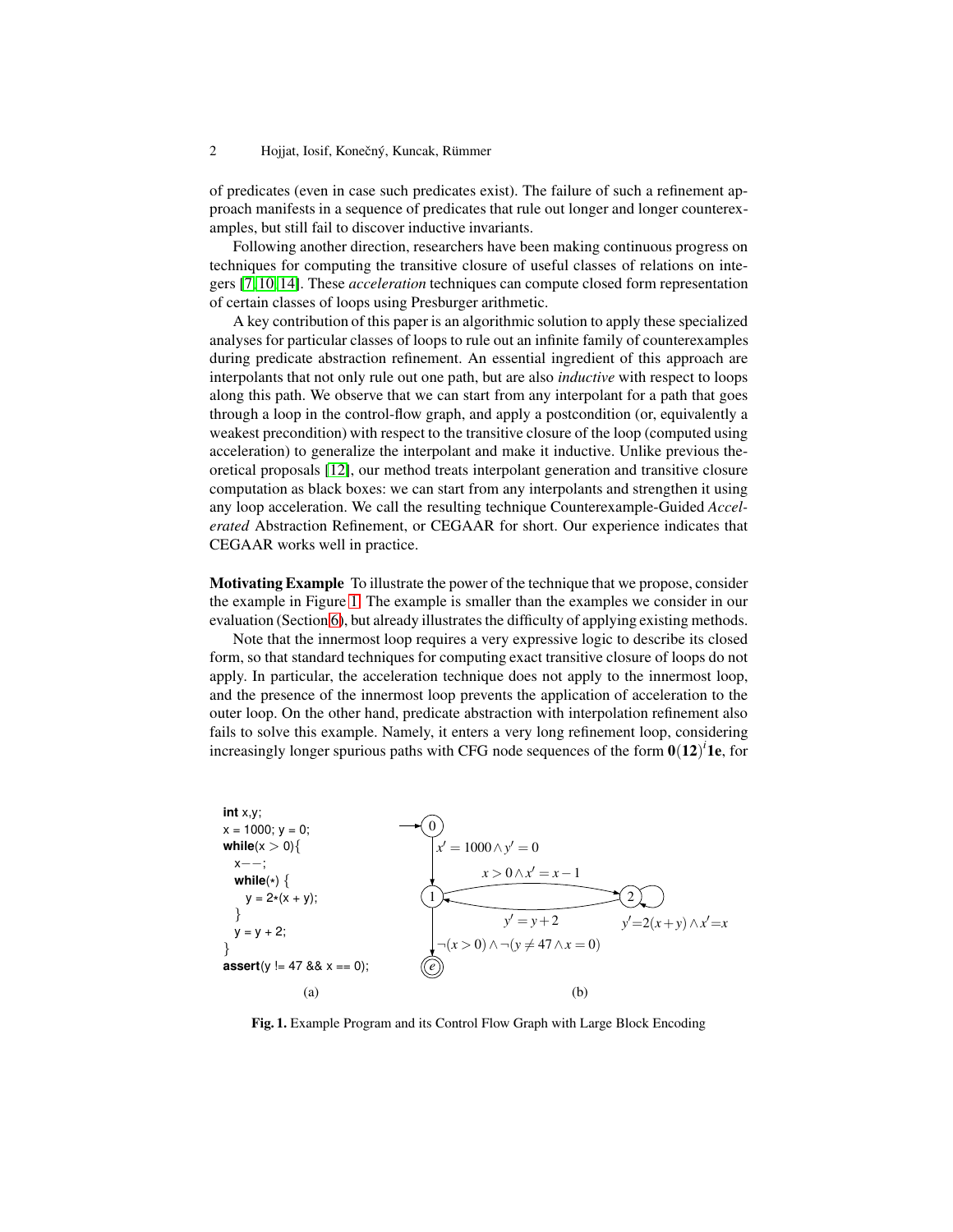$0 \le i \le 1000$ . The crux of the problem is that the refinement eliminates each of these paths one by one, constructing too specific interpolants.

Our combined CEGAAR approach succeeds in proving the assertion of this program by deriving the loop invariant  $y\%2 = 0 \land x \ge 0$ . Namely, once predicate abstraction considers a path where the CFG node **1** repeats (such as **0121e**), it applies acceleration to this path. CEGAAR then uses the accelerated path to construct an inductive interpolant, which eliminates an infinite family of spurious paths. This provides predicate abstraction with a crucial predicate  $y\%2 = 0$ , which enables further progress, leading to the discovery of the predicate  $x \geq 0$ . Together, these predicates allow predicate abstraction to construct the invariant that proves program safety. Note that this particular example focuses on proving the absence of errors, but our experience suggests that CEGAAR can, in many cases, find long counterexamples faster than standard predicate abstraction.

**Related Work** Predicate abstraction has proved is a rich and fruitful direction in automated verification of detailed properties of infinite-state systems [\[17,](#page-15-0) [19\]](#page-15-2). The pioneering work in [\[3\]](#page-14-1) is, to the best of our knowledge, the first to propose a solution to the divergence problem in predicate abstraction. More recently, sufficient conditions to enforce convergence of refinement in predicate abstraction are given in [\[2\]](#page-14-0), but it remains difficult to enforce them in practice. A promising direction for ensuring completeness with respect to a language of invariants is parameterizing the syntactic complexity of predicates discovered by an interpolating *split prover* [\[21\]](#page-15-7). Because it has the flavor of invariant enumeration, the feasibility of this approach in practice remains to be further understood.

To alleviate relatively weak guarantees of refinement in predicate abstraction in practice, researchers introduced *path invariants* [\[5\]](#page-14-2) that rule out a family of counterexamples at once using constraint-based analysis. Our CEGAAR approach is similar in the spirit, but uses acceleration [\[7,](#page-15-3)[10,](#page-15-4)[14\]](#page-15-5) instead of constraint-based analysis, and therefore has complementary strengths. Acceleration naturally generates precise *disjunctive invariants*, needed in many practical examples, while constraint-based invariant generation [\[5\]](#page-14-2) resorts to an ad-hoc unfolding of the path program to generate disjunctive invariants. Acceleration can also infer expressive predicates, in particular modulo constraints, which are relevant for purposes such as proving memory address alignment.

The idea of generalizing spurious error traces was introduced also in [\[18\]](#page-15-8), by extending an infeasible trace, labeled with interpolants, into a finite interpolant automaton. The method of [\[18\]](#page-15-8) exploits the fact that some interpolants obtained from the infeasibility proof happen to be inductive w.r.t. loops in the program. In our case, given a spurious trace that iterates through a program loop, we *compute* the needed inductive interpolants, combining interpolation with acceleration. The method that is probably closest to CEGAAR is proposed in [\[12\]](#page-15-6). In this work the authors define *inductive interpolants* and prove the existence of effectivelly computable inductive interpolants for a class of affine loops, called *poly-bounded*. The approach is, however, limited to programs with one poly-bounded affine loop, for which initial and error states are specified. We only consider loops that are more restricted than the poly-bounded ones, namely loops for which transitive closures are Presburger definable. On the other hand, our method is more general in that it does not restrict the number of loops occurring in the path pro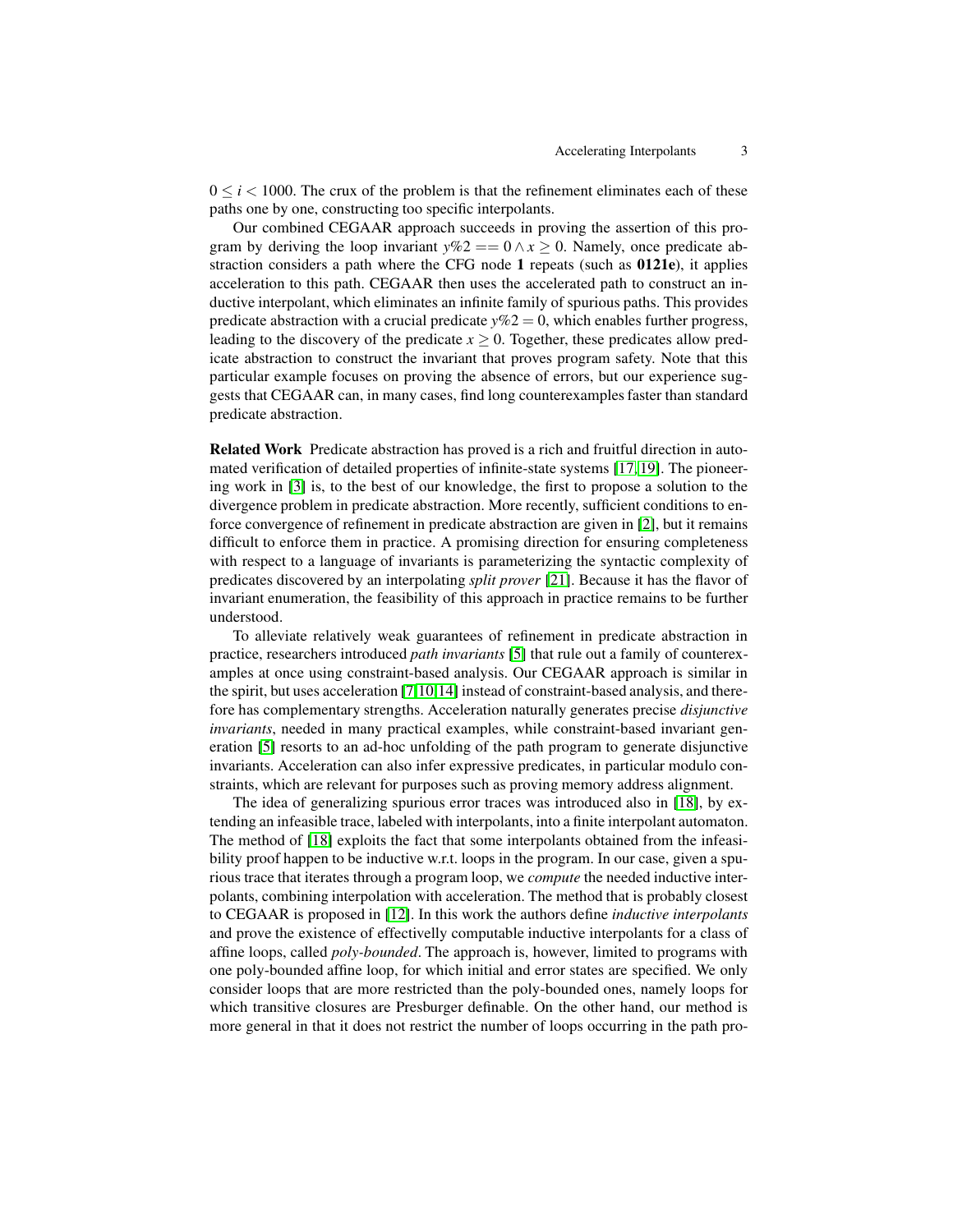gram, and benefits from regarding both interpolation and transitive closure computation as black boxes. The ability to compute closed forms of certain loops is also exploited in algebraic approaches [\[6\]](#page-14-3). These approaches can also naturally be generalized to perform useful over-approximation [\[1\]](#page-14-4) and under-approximation.

# **2 Preliminaries**

Let  $\mathbf{x} = \{x_1, \dots, x_n\}$  be a set of variables ranging over integer numbers, and  $\mathbf{x}'$  be the set  $\{x'_1, \ldots, x'_n\}$ . A *predicate* is a first-order arithmetic formula *P*. By  $FV(P)$  we denote the set of free variables in *P*, i.e. variables not bound by a quantifier. By writing *P*(**x**) we intend that *FV*(*P*) ⊆ **x**. We write ⊥ and ⊤ for the boolean constants false and true. A *linear term t* over a set of variables in **x** is a linear combination of the form  $a_0 + \sum_{i=1}^n a_i x_i$ , where  $a_0, a_1, \ldots, a_n \in \mathbb{Z}$ . An *atomic proposition* is a predicate of the form  $t \leq 0$ , where *t* is a linear term. *Presburger arithmetic* is the firstorder logic over propositions  $t \leq 0$ ; Presburger arithmetic has quantifier elimination and is decidable.For simplicity we consider only formulas in Presburger arithmetic in this paper. A valuation of **x** is a function  $v : \mathbf{x} \to \mathbb{Z}$ . If v is a valuation of **x**, we denote by  $v \models P$  the fact that the formula obtained by replacing each occurrence of  $x_i$  with  $v(x_i)$  is valid. Similarly, an arithmetic formula  $R(\mathbf{x}, \mathbf{x}')$  defining a relation  $R \subseteq \mathbb{Z}^n \times \mathbb{Z}^n$  is evaluated referring to two valuations  $v_1, v_2$ ; the satisfaction relation is denoted  $v_1, v_2 \models R$ . The composition of two relations  $R_1, R_2 \in \mathbb{Z}^n \times \mathbb{Z}^n$  is denoted by  $R_1 \circ R_2 = \{(\mathbf{u}, \mathbf{v}) \in \mathbb{Z}^n \times \mathbb{Z}^n \mid \exists \mathbf{t} \in \mathbb{Z}^n : (\mathbf{u}, \mathbf{t}) \in R_1 \text{ and } (\mathbf{t}, \mathbf{v}) \in R_2\}$ . Let  $\varepsilon$  be the identity relation  $\{(\mathbf{u}, \mathbf{u}) \mid \mathbf{u} \in \mathbb{Z}^n \times \mathbb{Z}^n\}$ . We define  $R^0 = \varepsilon$  and  $R^i = R^{i-1} \circ R$ , for any  $i > 0$ . With these notations,  $R^+ = \bigcup_{i=1}^{\infty} R^i$  denotes the *transitive closure* of *R*, and  $R^* = R^+ \cup \varepsilon$ denotes the *reflexive and transitive closure* of *R*. We sometimes use the same symbols to denote a relation and its defining formula. For a set of *n*-tuples  $S \subseteq \mathbb{Z}^n$  and a relation  $R \subseteq \mathbb{Z}^n \times \mathbb{Z}^n$ , let  $post(S, R) = \{ \mathbf{v} \in \mathbb{Z}^n \mid \exists \mathbf{u} \in S \cdot (\mathbf{u}, \mathbf{v}) \in R \}$  denote the *strongest postcondition* of *S* via *R*, and  $wpre(S, R) = {\mathbf{u} \in \mathbb{Z}^n \mid \forall \mathbf{v} \cdot (\mathbf{u}, \mathbf{v}) \in R \rightarrow \mathbf{v} \in S}$  denote the *weakest precondition* of *S* with respect to *R*. We use *post* and *wpre* for sets and relations, as well as for logical formulae defining them.

We represent programs as control flow graphs. A *control flow graph* (CFG) is a tuple  $G = \langle \mathbf{x}, Q, \to, I, E \rangle$  where  $\mathbf{x} = \{x_1, \dots, x_n\}$  is a set of variables, *Q* is a set of *control states*,  $\rightarrow$  is a set of edges of the form  $q \rightarrow q'$ , labeled with arithmetic formulae defining relations  $R(\mathbf{x}, \mathbf{x}')$ , and  $I, E \subseteq Q$  are sets of *initial* and *error* states, respectively. A *path* in G is a sequence  $\theta$ :  $q_1 \xrightarrow{R_1} q_2 \xrightarrow{R_2} q_3 \dots q_{n-1} \xrightarrow{R_{n-1}} q_n$ , where  $q_1, q_2, \dots, q_n \in Q$  and  $q_i \xrightarrow{R_i} q_{i+1}$ is an edge in *G*, for each  $i = 1, ..., n - 1$ . We assume without loss of generality that all variables in **x**∪**x**<sup>*'*</sup> appear free in each relation labeling an edge of  $G^5$  $G^5$ . We denote the relation  $R_1 \circ R_2 \circ \ldots \circ R_{n-1}$  by  $\rho(\theta)$  and assume that the set of free variables of  $\rho(\theta)$ is **x**∪**x**<sup>'</sup>. The path  $\theta$  is said to be a *cycle* if  $q_1 = q_n$ , and a *trace* if  $q_1 \in I$ . The path  $\theta$ is said to be *feasible* if and only if there exist valuations  $v_1, \ldots, v_n : \mathbf{x} \to \mathbb{Z}$  such that  $v_i, v_{i+1} \models R_i$ , for all  $i = 1, \ldots, n - 1$ . A control state is said to be *reachable* in *G* if it occurs on a feasible trace.

<span id="page-3-0"></span><sup>&</sup>lt;sup>5</sup> For variables that are not modified by a transition, this can be achieved by introducing an explicit update  $x' = x$ .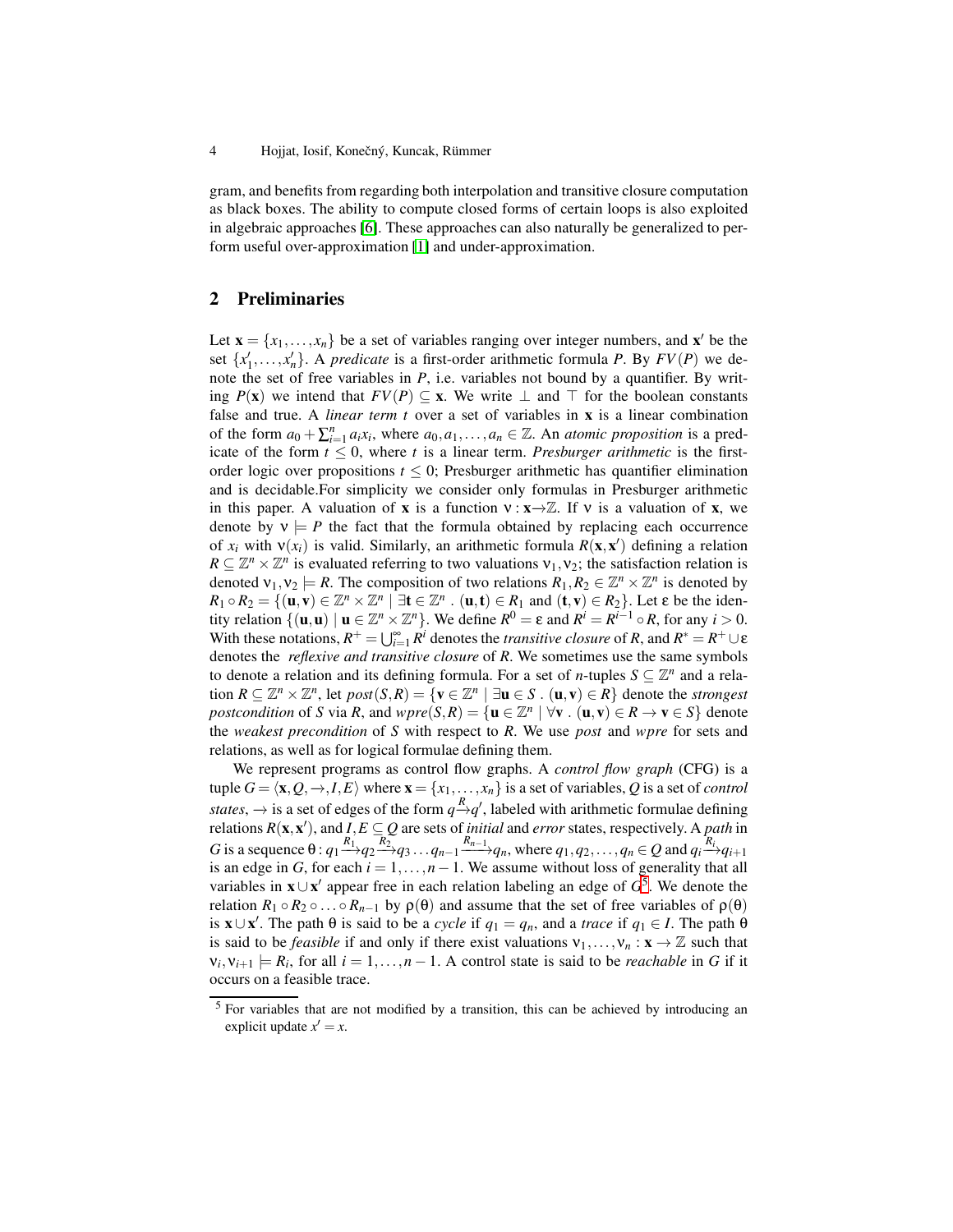**Acceleration** The goal of acceleration is, given a relation *R* in a fragment of integer arithmetic, to compute its reflexive and transitive closure,  $R^*$ . In general, defining  $R^*$ in a decidable fragment of integer arithmetic is not possible, even when *R* is definable in a decidable fragment such as, e.g. Presburger arithmetic. In this work we consider two fragments of arithmetic in which transitive closures of relations are Presburger definable.

An *octagonal relation* is a relation defined by a constraint of the form  $\pm x \pm y \leq c$ , where *x* and *y* range over the set  $\mathbf{x} \cup \mathbf{x}'$ , and *c* is an integer constant. The transitive closure of an octagonal relation has been shown to be Presburger definable and effectively com-putable [\[10\]](#page-15-4). A *linear affine relation* is a relation of the form  $\mathcal{R}(\mathbf{x}, \mathbf{x}') \equiv C\mathbf{x} \geq \mathbf{d} \wedge \mathbf{x}' =$ *A***x** + **b**, where  $A \in \mathbb{Z}^{n \times n}$ ,  $C \in \mathbb{Z}^{p \times n}$  are matrices and  $\mathbf{b} \in \mathbb{Z}^n$ ,  $\mathbf{d} \in \mathbb{Z}^p$ .  $\mathcal{R}$  is said to have the *finite monoid property* if and only if the set  $\{A^i \mid i \geq 0\}$  is finite. It is known that the finite monoid condition is decidable [\[7\]](#page-15-3), and moreover that the transitive closure of a finite monoid affine relation is Presburger definable and effectively computable [\[7,](#page-15-3) [14\]](#page-15-5).

**Predicate Abstraction** Informally, predicate abstraction computes an overapproximation of the transition system generated by a program and verifies whether an error state is reachable in the abstract system. If no error occurs in the abstract system, the algorithm reports that the original system is safe. Otherwise, if a path to an error state (counterexample) has been found in the abstract system, the corresponding concrete path is checked. If this latter path corresponds to a real execution of the system, then a real error has been found. Otherwise, the abstraction is refined in order to exclude the counterexample, and the procedure continues.

Given a CFG  $G = \langle \mathbf{x}, Q, \to, I, E \rangle$ , and a (possibly infinite) set of predicates  $P$ , and *abstract reachability tree* (ART) for *G* is a tuple  $T = \langle S, \pi, r, e \rangle$  where  $S \subseteq Q \times 2^{\mathcal{P} \setminus \{\perp\}}$ is a set of nodes (notice that for no node  $\langle q, \Phi \rangle$  in *T* we may have  $\bot \in \Phi$ ),  $\pi : Q \to 2^{\mathcal{F}}$ is a mapping associating control states with sets of predicates,  $i \in I \times \{\top\}$  is the root node,  $e \subseteq S \times S$  is a tree-structured edge relation:

- **–** all nodes in *S* are reachable from the root *r*
- **–** for all *n*,*m*, *p* ∈ *S*, *e*(*n*, *p*)∧*e*(*m*, *p*) ⇒ *n* = *m*
- $e(\langle q_1, \Phi_1 \rangle, \langle q_2, \Phi_2 \rangle) \Rightarrow q_1 \stackrel{R}{\rightarrow} q_2$  and  $\Phi_2 = \{ P \in \pi(q_2) \mid post(\bigwedge \Phi_1, R) \rightarrow P \}$

We say that an ART node  $\langle q_1, \Phi_1 \rangle$  is *subsumed* by another node  $\langle q_2, \Phi_2 \rangle$  if and only if  $q_1 = q_2$  and  $\bigwedge \Phi_1 \to \bigwedge \Phi_2$ . It is usually considered that no node in an ART is subsumed by another node, from the same ART.

It can be easily checked that each path  $\sigma$  :  $r = \langle q_1,\Phi_1\rangle, \langle q_2,\Phi_2\rangle,\ldots,\langle q_k,\Phi_k\rangle$ , starting from the root in *T*, can be mapped into a trace  $\theta$  :  $q_1 \xrightarrow{R_1} q_2 \dots q_{k-1} \xrightarrow{R_{k-1}} q_k$  of *G*, such that  $post(\top, \rho(\theta)) \to \Lambda \Phi_k$ . We say that  $\theta$  is a *concretization* of  $\sigma$ , or that  $\sigma$  concretizes to θ. A path in an ART is said to be *spurious* if none of its concretizations is feasible.

# **3 Interpolation-Based Abstraction Refinement**

By *refinement* we understand the process of enriching the predicate mapping  $\pi$  of an ART  $T = \langle S, \pi, r, e \rangle$  with new predicates. The goal of refinement is to prevent spurious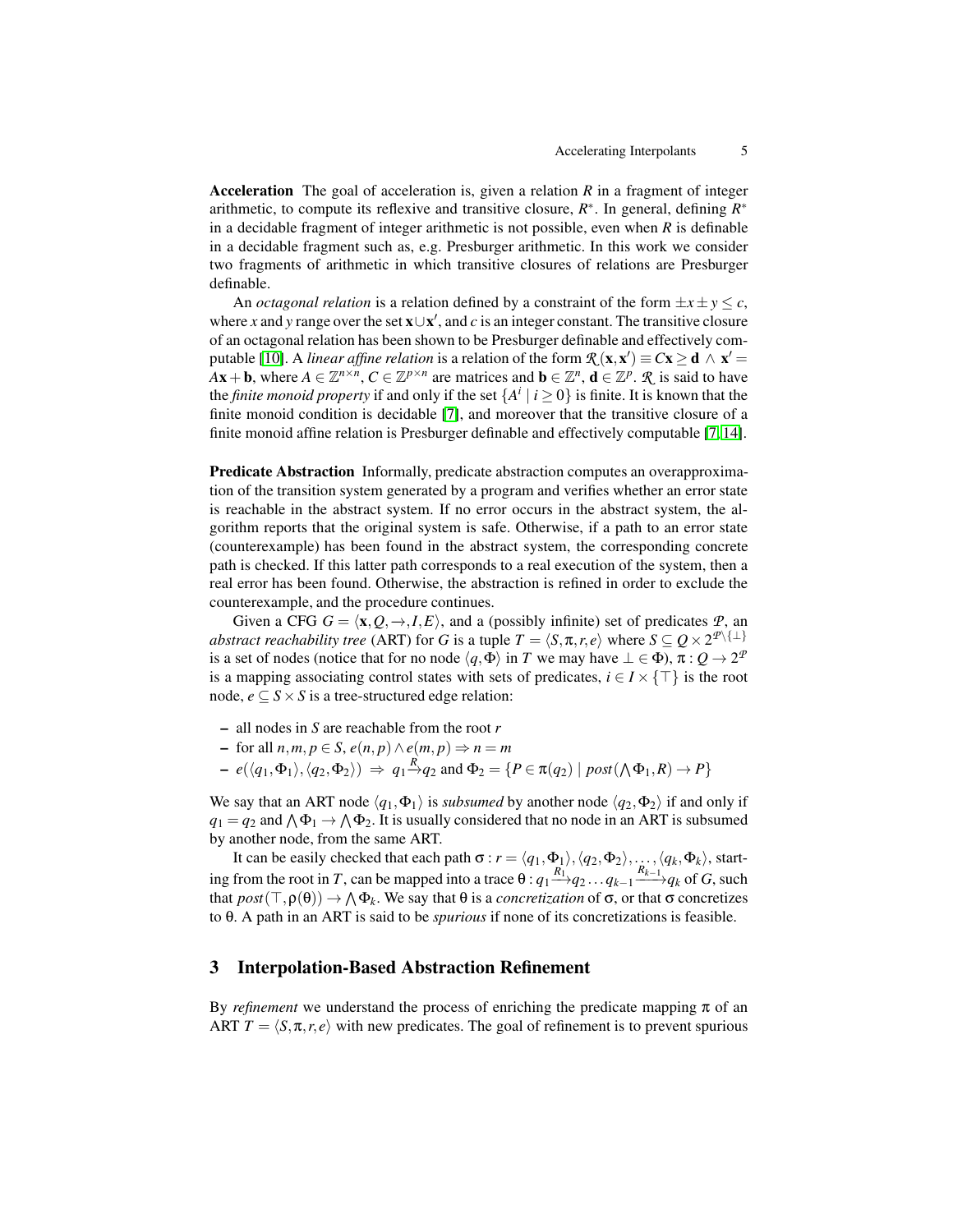counterexamples (paths to an error state) from appearing in the ART. To this end, an effective technique used in many predicate abstraction tools is that of *interpolation*.

Given an unsatisfiable conjunction  $A \wedge B$ , an interpolant *I* is a formula using the common variables of *A* and *B*, such that  $A \rightarrow I$  is valid and  $I \wedge B$  is unsatisfiable. Intuitively, *I* is the explanation behind the unsatisfiability of  $A \wedge B$ . Below we introduce a slightly more general definition of a *trace interpolant*.

<span id="page-5-0"></span>**Definition 1** (**[21]**). *Let*  $G = \langle \mathbf{x}, Q, \rightarrow, I, E \rangle$  *be a CFG and* 

$$
\theta: q_1 \xrightarrow{R_1} q_2 \xrightarrow{R_2} q_3 \dots q_{n-1} \xrightarrow{R_{n-1}} q_n
$$

*be an infeasible trace of G. An interpolant <i>for*  $\theta$  *is a sequence of predicates*  $\langle I_1, I_2, \ldots, I_n \rangle$ *with free variables in* **x***, such that:*  $I_1 = \top$ *,*  $I_n = \bot$ *, and for all i* = 1*,...,n* − 1*,*  $post(I_i, R_i) \rightarrow I_{i+1}.$ 

Interpolants exist for many theories, including all theories with quantifier elimination, and thus for Presburger arithmetic. Moreover, a trace is infeasible if and only if it has an interpolant. Including any interpolant of an infeasible trace into the predicate mapping of an ART suffices to eliminate any abstraction of the trace from the ART. We can thus refine the ART and exclude an infeasible trace by including the interpolant that proves the infeasibility of the trace.

Note that the refinement technique using Definition [1](#page-5-0) only guarantees that *one* spurious counterexample is eliminated from the ART with each refinement step. This fact hinders the efficiency of predicate abstraction tools, which must rely on the ability of theorem provers to produce interpolants that are general enough to eliminate more than one spurious counterexample at the time. The following is a stronger notion of an interpolant, which ensures generality with respect to an infinite family of counterexamples.

**Definition 2 ( [\[12\]](#page-15-6), Def. 2.4).** *Given a CFG G, a* trace scheme *in G is a sequence:*

<span id="page-5-3"></span><span id="page-5-2"></span>
$$
\xi: q_0 \xrightarrow{Q_1} \overbrace{q_1}^{L_1} \xrightarrow{Q_2} \dots \xrightarrow{Q_{n-1}} \overbrace{q_{n-1}}^{L_{n-1}} \xrightarrow{Q_n} \overbrace{q_n}^{L_n} \xrightarrow{Q_{n+1}} q_{n+1}
$$
 (1)

*where*  $q_0 \in I$  *and:* 

**–** *Q<sup>i</sup>* = ρ(θ*i*)*, for some non-cyclic paths* θ*<sup>i</sup> of G, from qi*−<sup>1</sup> *to q<sup>i</sup>*  $\mathcal{L}_i = \bigvee_{j=1}^{k_i} \rho(\lambda_{ij})$ , for some cycles  $\lambda_{ij}$  of G, from  $q_i$  to  $q_i$ 

Intuitivelly, a trace scheme represents an infinite regular set of traces in *G*. The trace scheme is said to be *feasible* if and only if at least one trace of *G* of the form  $\theta_1; \lambda_{1i_1} \ldots \lambda_{1i_{j_1}}; \theta_2; \ldots; \theta_n; \lambda_{ni_n} \ldots \lambda_{ni_{j_n}}; \theta_{n+1}$  is feasible.

The trace scheme is said to be *bounded* if  $k_i = 1$ , for all  $i = 1, 2, ..., n$ . A bounded<sup>[6](#page-5-1)</sup> trace scheme is a regular language of traces, of the form  $\sigma_1 \cdot \lambda_1^* \cdot \ldots \cdot \sigma_n \cdot \lambda_n^* \cdot \sigma_{n+1}$ , where σ*<sup>i</sup>* are acyclic paths, and λ*<sup>i</sup>* are cycles of *G*.

**Definition 3** (**[12]**, **Def. 2.5**). *Let*  $G = \langle \mathbf{x}, Q, \rightarrow, I, E \rangle$  *be a CFG and*  $\xi$  *be an infeasible trace scheme of the form [\(1\)](#page-5-2). An* interpolant *for* ξ *is a sequence of predicates*  $\langle I_0, I_1, I_2, \ldots, I_n, I_{n+1} \rangle$ , with free variables in **x***, such that:* 

<span id="page-5-1"></span> $6$  This term is used in analogy with the notion of bounded languages [\[16\]](#page-15-9).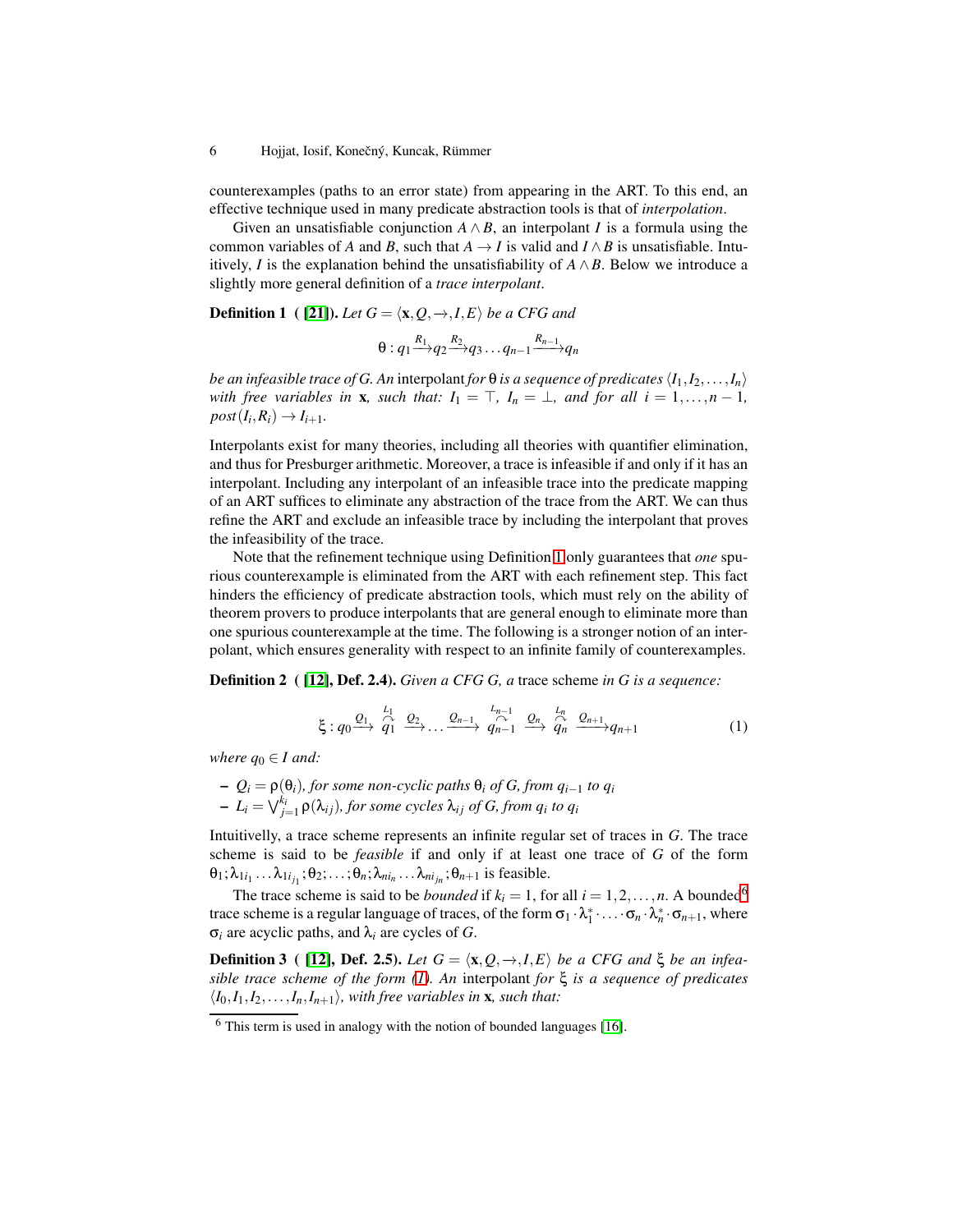*1.*  $I_0 = \top$  *and*  $I_{n+1} = \bot$ 2.  $post(I_i, Q_{i+1}) \rightarrow I_{i+1}$ , for all  $i = 0, 1, ..., n$ 3.  $post(I_i, L_i) \rightarrow I_i$ , for all  $i = 1, 2, \ldots, n$ 

The main difference with Definition [1](#page-5-0) is the third requirement, namely that each interpolant predicate (except for the first and the last one) must be *inductive* with respect to the corresponding loop relation. It is easy to see that each of the two sequences:

<span id="page-6-0"></span>
$$
\langle \top, \, \text{post}(\top, Q_1 \circ L_1^*), \, \dots, \, \text{post}(\top, Q_1 \circ L_1^* \circ Q_2 \circ \dots Q_n \circ L_n^*) \rangle \tag{2}
$$

$$
\langle wpre(\bot, Q_1 \circ L_1^* \circ Q_2 \circ \dots \circ Q_n \circ L_n^*), \dots, \, wpre(\bot, Q_n \circ L_n^*), \bot \rangle \tag{3}
$$

are interpolants for ξ, provided that ξ is infeasible (Lemma 2.6 in [\[12\]](#page-15-6)). Just as for finite trace interpolants, the existence of an inductive interpolant suffices to prove the infeasibility of the entire trace scheme.

**Lemma 4.** *Let*  $G = \langle \mathbf{x}, Q, \to , I, E \rangle$  *be a CFG and*  $\xi$  *be an infeasible trace scheme of G of the form* [\(1\)](#page-5-2). If  $T = \langle S, \pi, r, e \rangle$  *is an ART for G, such that there exists an interpolant*  $\langle I_i \in \pi(q_i) \rangle_{i=0}^{n+1}$  *for* ξ*, then no path in T concretizes to a trace in* ξ*.* 

### **4 Counterexample-Guided Accelerated Abstraction Refinement**

This section presents the CEGAAR algorithm for predicate abstraction with interpolantbased accelerated abstraction refinement. Since computing the interpolant of a trace scheme is typically more expensive than computing the interpolant of a finite counterexample, we apply acceleration in a demand-driven fashion. The main idea of the algorithm is to accelerate only those counterexamples in which some cycle repeats a certain number of times. For example, if the abstract state exploration has already ruled out the spurious counterexamples  $\sigma \cdot \tau$ ,  $\sigma \cdot \lambda \cdot \tau$  and  $\sigma \cdot \lambda \cdot \tau$ , when it sees next the spurious counterexample  $\sigma \cdot \lambda \cdot \lambda \cdot \tau$ , it will accelerate it into  $\sigma \cdot \lambda^* \cdot \tau$ , and rule out all traces which comply to this scheme. The maximum number of cycles that are allowed to occur in the acyclic part of an error trace, before computing the transitive closure, is called the *delay*, and is a parameter of the algorithm (here the delay was 2). A smaller delay results in a more aggressive acceleration strategy, whereas setting the delay to infinity is equivalent to performing predicate abstraction without acceleration.

The main procedure is CONSTRUCTART which builds an ART for a given CFG, and an abstraction of the set of initial values (Fig. [2\)](#page-7-0). CONSTRUCTART is a worklist algorithm that expands the ART according to a certain exploration strategy (depth-first, breadth-first, etc.) determined by the type of the structure used as a worklist. We assume without loss of generality that the CFG has exactly one initial vertex *Init*. The CON-STRUCTART procedure starts with *Init* and expands the tree according to the definition of the ART (lines 11 and 12). New ART nodes are constructed using NEWARTNODE, which receives a CFG state and a set of predicates as arguments. The algorithm backtracks from expanding the ART when either the current node contains  $\perp$  in its set of predicates, or it is subsumed by another node in the ART (line 13). In the algorithm (Fig. [2\)](#page-7-0), we denote logical entailment by  $\phi \vdash \psi$  in order to avoid confusion.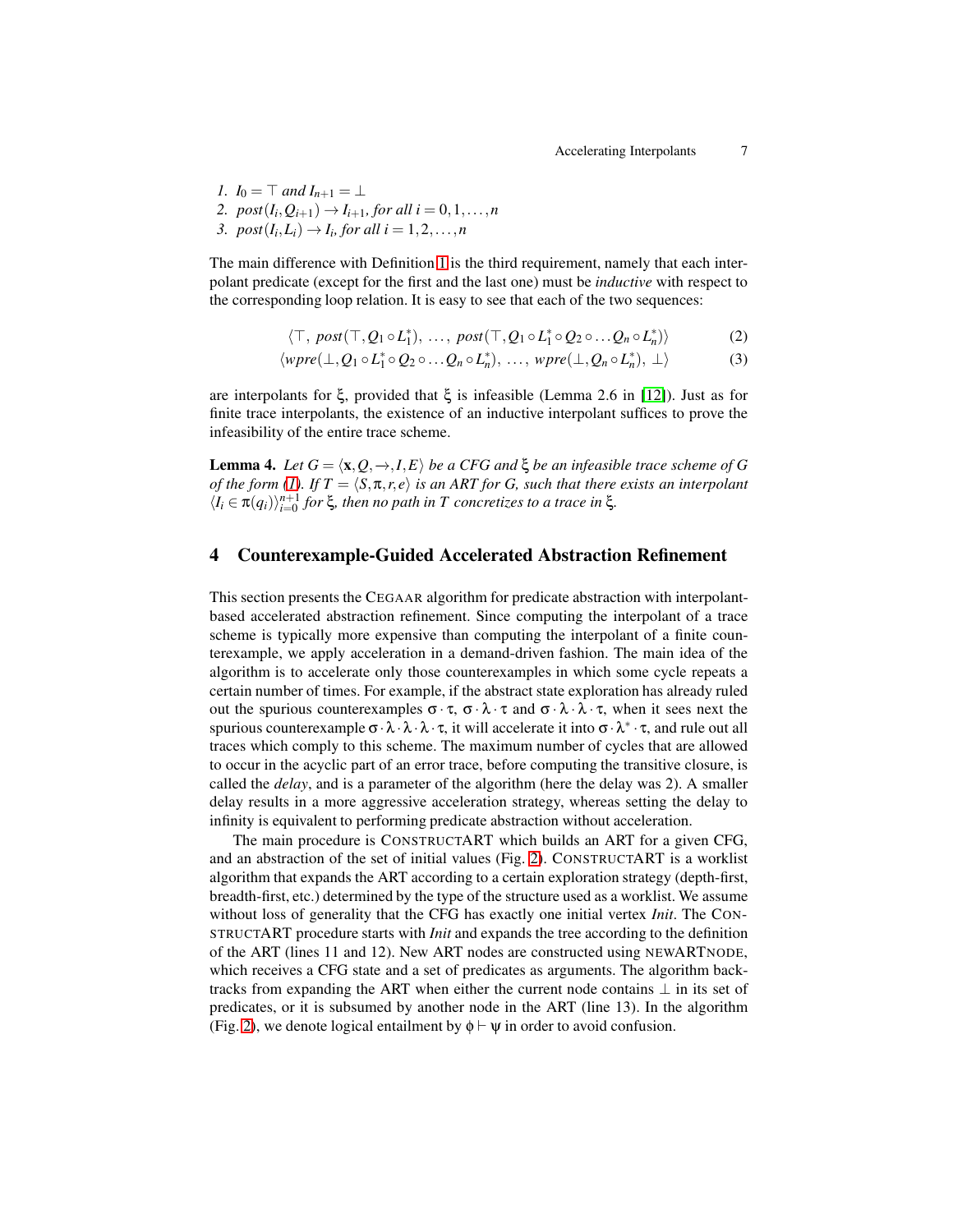```
input CFG G = \langlex, Q, →, \{Init\}, E\rangleoutput ART T = \langle S, \pi, Root, e \rangleWorkList = [], S, \pi, e = \emptyset, Root = nil4 def ConstructART(Init, initialAbstraction) {
      5 node = newARTnode(Init, initialAbstraction)
      if (Root = nil) Root = node
       WorkList.add(\langleInit,node \rangle)8 while (!(WorkList.empty)) {
         \langle nextCFGvertex, nextARTnode \rangle = WorkList.remove()
10 for \text{(child = children(next{CFGVertex)}) }\Box Let R be such that nextCFGvertex \xrightarrow{R}child in G12 \Phi = \{ p \in \pi \text{(child)} \mid \text{POST}(\text{∧} \text{nextART} \text{node} \text{.} \text{abstraction}, R) \vdash p \}if (\bot∈ Φ or (∃ an ART node\langle child, \Psi \rangle . ∧ Φ ⊢ Ψ))
14 continue
15 node = newART node(child, \Phi)16 S = S∪ {node}
17 e = e∪ {(nextART node,node)}
18 if (child ∈ Eand checkRefineError(node))
19 report ''ERROR''
20 WorkList.add(\langle child, node \rangle)
21 WorkList.removeAll(nodes from WorkList subsumed by node) }}}
```
<span id="page-7-0"></span>**Fig. 2.** The CEGAAR algorithm (a) - High-Level Structure

The refinement step is performed by the CHECKREFINEERROR function (Fig. [3\)](#page-8-0). This function returns true if and only if a feasible error trace has been detected; otherwise, further predicates are generated to refine the abstraction. First, a minimal infeasible ART path to *node* is determined (line 4). This path is generalized into a trace scheme (line 6). The generalization function FOLD takes *Path* and the delay parameter δ as input and produces a trace scheme which contains *Path*. The FOLD function creates a trace scheme of the form [\(1\)](#page-5-2) out of the spurious path given as argument. The spurious path is traversed and control states are recorded in a list. When we encounter a control state which is already in the list, we identified an elementary cycle  $\lambda$ . If the current trace scheme ends with at least  $\delta$  occurrences of  $\lambda$ , where  $\delta \in \mathbb{N}_{\infty}$  is the delay parameter, then  $\lambda$  is added as a loop to the trace scheme, provided that its transitive closure can be effectivelly computed. For efficiency reasons, we syntactically check the relation on the loop, namely we check whether the relation is syntactically compliant to the definition of octagonal relations. Notice that a relation can be definable by an octagonal constraint even if it is not a conjunction of octagonal constraints, i.e. it may contain redundant atomic propositions which are not of this form. Once the folded trace scheme is obtained, there are three possibilities:

1. If the trace scheme is not bounded (the test on line 7 passes), we compute a bounded overapproximation of it, in an attempt to prove its infeasibility (line 8). If the test on line 9 succeeds, the original trace scheme is proved to be infeasible and the ART is refined using the interpolants for the overapproximated trace scheme.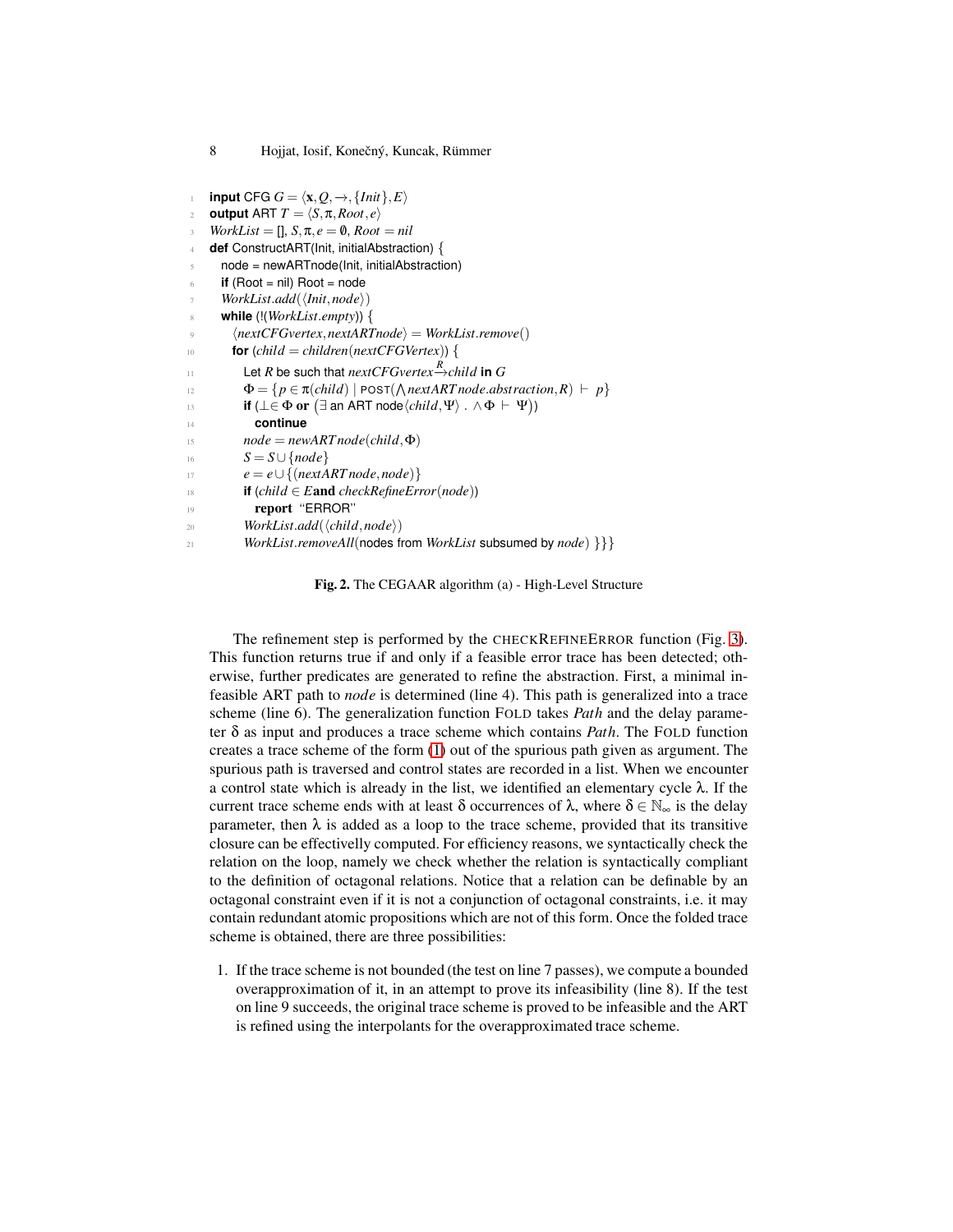```
1 def checkRefineError(node): Boolean {
      2 traceScheme = []
      while (the ART path Root→···→node is spurious) {
        Let Path = \langle q_1, \Phi_1 \rangle \rightarrow ... \rightarrow \langle q_n, \Phi_n \rangle be the (unique) minimal ART path with
        pivot = \langle q_1, \Phi_1 \rangle and \langle q_n, \Phi_n \rangle = node such that the CFG path q_1 \rightarrow \cdots \rightarrow q_n is infeasible
        6 newScheme = Fold(Path,delay)
        7 if (!isBounded(newScheme)) {
          8 absScheme = Concat(Overapprox(newScheme),traceScheme)
          9 if (interpolateRefine(absScheme, pivot) return false
10 else newScheme = Underapprox(newScheme,Path)}
11 traceScheme = Concat(newScheme,traceScheme)
12 if (interpolateRefine(traceScheme, pivot) return false
13 node = Path-head}
14 return true }
```
<span id="page-8-0"></span>**Fig. 3.** The CEGAAR algorithm (b) - Accelerated Refinement

- 2. Else, if the overapproximation was found to be feasible, it could be the case that the abstraction of the scheme introduced a spurious error trace. In this case, we compute a bounded underapproximation of the trace scheme, which contains the initial infeasible path, and replace the current trace scheme with it (line 10). The only requirement we impose on the UNDERAPPROX function is that the returned bounded trace scheme contains *Path*, and is a subset of *newScheme*.
- 3. Finally, if the trace scheme is bounded (either because the test on line 7 failed, or because the folded path was replaced by a bounded underapproximation on line 10) and also infeasible (the test on line 12 passes) then the ART is refined with the interpolants computed for the scheme. If, on the other hand, the scheme is feasible, we continue searching for an infeasible trace scheme starting from the head of *Path* upwards (line 13).

*Example* Let  $\theta$  :  $q_1 \rightarrow q_2 \rightarrow q_2 \rightarrow q_1 \rightarrow q_2 \rightarrow q_1$  be a path. The result of applying FOLD to this path is the trace scheme ξ shown in the left half of Fig. [4.](#page-8-1) Notice that this path scheme is not bounded, due to the presence of two loops starting and ending with *q*2. A possible bounded underapproximation of ξ, containing the original path θ, is shown in the right half of Fig. [4.](#page-8-1) □

The iteration stops either when a refinement is possible (lines 9, 12), in which case CHECKREFINEERROR returns false, or when the search reaches the root of the ART

$$
q_1 \xrightarrow{P} \begin{array}{c} Q & R \\ Q & 2 \end{array} \xrightarrow{q_1} q_1 \qquad \qquad q_1 \xrightarrow{P} \begin{array}{c} Q & \varepsilon \\ Q & 2 \end{array} \xrightarrow{R} q_1
$$
\n
$$
q_1 \xrightarrow{P} \begin{array}{c} Q & \varepsilon \\ Q & 2 \end{array} \xrightarrow{R} q_1
$$
\n
$$
q_1 \qquad \qquad q_1
$$

<span id="page-8-1"></span>**Fig. 4.** Underapproximation of unbounded trace schemes. ε stands for the identity relation.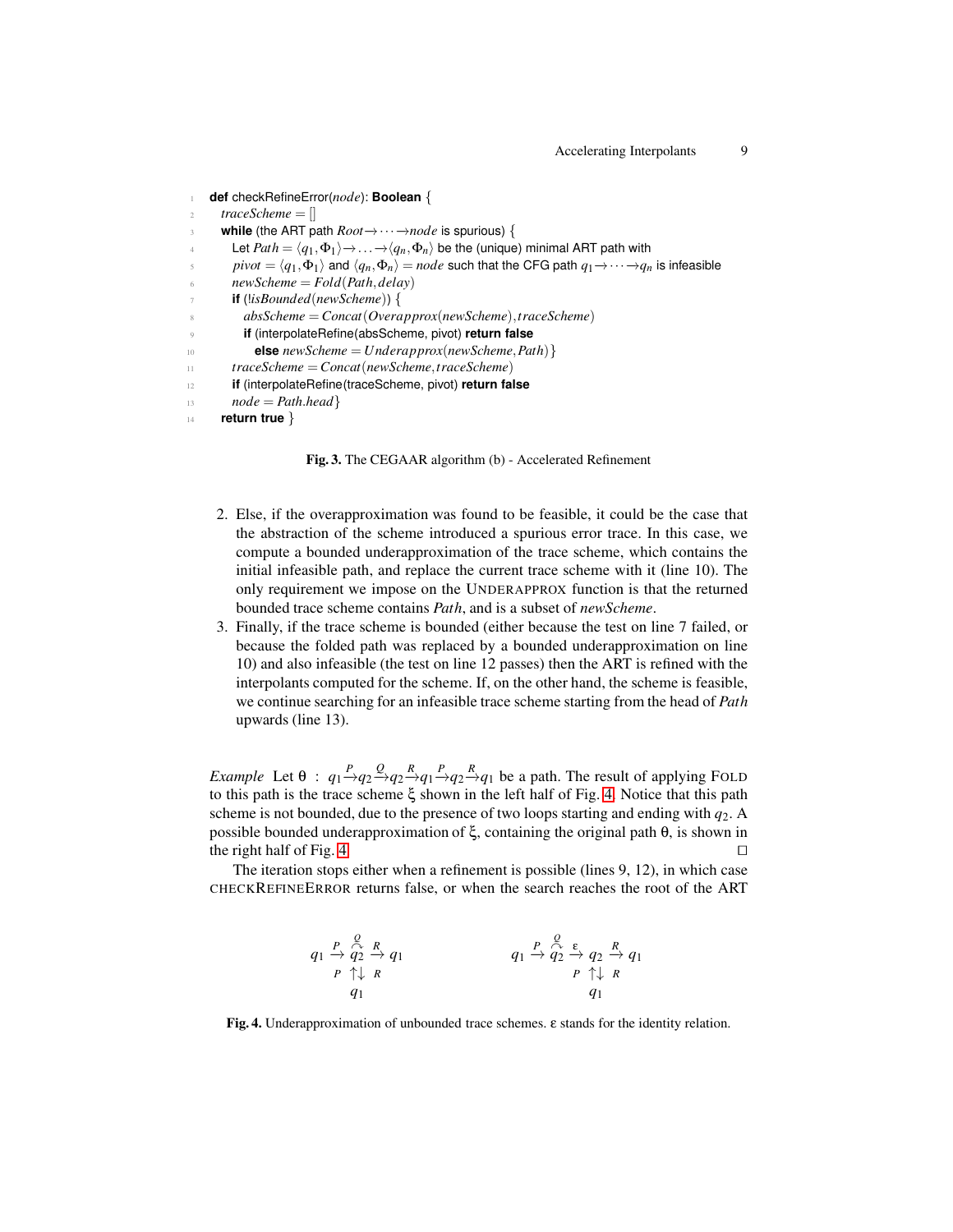```
10 Hojjat, Iosif, Konečný, Kuncak, Rümmer
```

```
1 def InterpolateRefine(traceScheme, Pivot) : Boolean {
```

```
2 metaTrace = TransitiveClosure(traceScheme)
```
interpolant = InterpolatingProverCall(metaTrace)

```
if (interpolant = 0) return false
```

```
I = AccelerateInterpolant(interpolant)
```

```
for (\psi \in I) {
```

```
let v be the CFG vertex corresponding to ψ
```

```
\pi = \pi[\nu \leftarrow (\pi(\nu) \cup \psi)]
```

```
9 }
```
<sup>10</sup> ConstructART(Pivot,Pivot.abstraction)

```
11 return true }
```
### <span id="page-9-0"></span>**Fig. 5.** The Interpolation Function

and the trace scheme is feasible, in which case CHECKREFINEERROR returns true (line 14) and the main algorithm in Figure [2](#page-7-0) reports a true counterexample. Notice that, since we update *node* to the head of *Path* (line 13), the position of *node* is moved upwards in the ART. Since this cannot happen indefinitely, the main loop (lines 3-13) of the CHECKREFINEERROR is bound to terminate.

The INTERPOLATEREFINE function is used to compute the interpolant of the trace scheme, update the predicate mapping  $\pi$  of the ART, and reconstruct the subtree of the ART whose root is the first node on *Path* (this is usually called the *pivot* node). The IN-TERPOLATEREFINE (Fig. [5\)](#page-9-0) function returns true if and only if its argument represents an infeasible trace scheme. In this case, new predicates, obtained from the interpolant of the trace scheme, are added to the nodes of the ART. This function uses internally the TRANSITIVECLOSURE procedure (line 2) in order to generate the meta-trace scheme [\(5\)](#page-10-0). The ACCELERATEINTERPOLANT function (line 5) computes the interpolant for the trace scheme, from the resulting meta-trace scheme. Notice that the refinement algorithm is recursive, as CONSTRUCTART calls CHECKREFINEERROR (line 18), which in turn calls INTERPOLATEREFINE (lines 9,12), which calls back CONSTRUCTART (line 10). Our procedure is *sound,* in the sense that whenever function CONSTRUCTART terminates with a non-error result, the input program does not contain any reachable error states. Vice versa, if a program contains a reachable error state, CONSTRUCTART is guaranteed to eventually discover a feasible path to this state, since the use of a work list ensures fairness when exploring ARTs.

# **5 Computing Accelerated Interpolants**

This section describes a method of refining an ART by excluding an infinite family of infeasible traces at once. Our method combines interpolation with acceleration in a way which is oblivious of the particular method used to compute interpolants. For instance, it is possible to combine proof-based [\[23\]](#page-15-10) or constraint-based [\[26\]](#page-15-11) interpolation with acceleration, whenever computing the precise transitive closure of a loop is possible. In cases when the precise computation fails, we may resort to both over- and underapproximation of the transitive closure. In both cases, the accelerated interpolants are at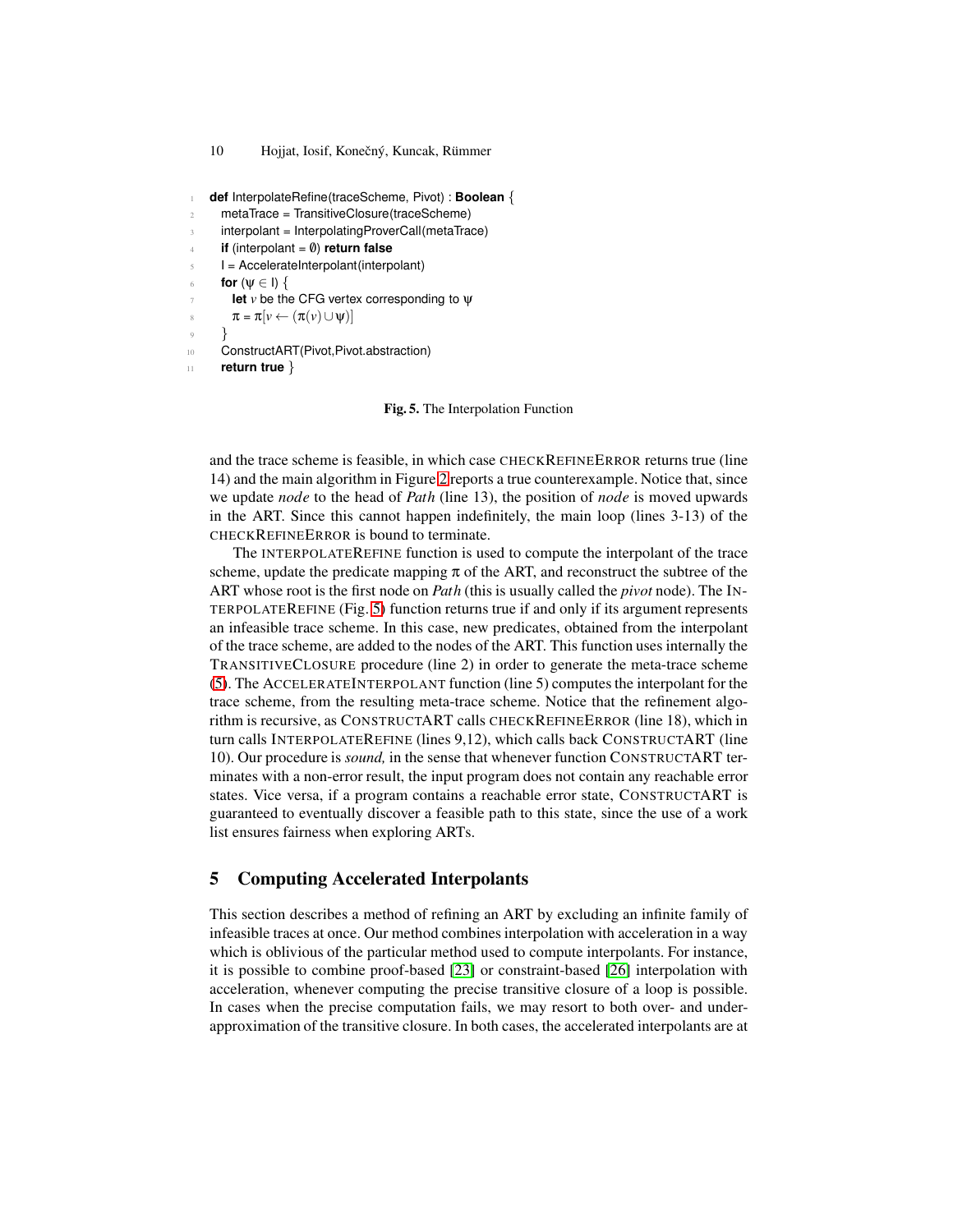least as general (and many times more general) than the classical interpolants extracted from a finite counterexample trace.

### **5.1 Precise Acceleration of Bounded Trace Schemes**

We consider first the case of bounded trace schemes of the form [\(1\)](#page-5-2), where the control states  $q_1, \ldots, q_n$  belong to some cycles labeled with relations  $L_1, \ldots, L_n$ . Under some restrictions on the syntax of the relations labeling the cycles  $L_i$ , the reflexive transitive closures  $L_i^*$  are effectively computable using acceleration algorithms [\[7,](#page-15-3) [9,](#page-15-12) [14\]](#page-15-5). Among the known classes of relations for which acceleration is possible we consider: *octagonal relations* and *finite monoid affine transformations*. These are all conjunctive linear relations. We consider in the following that all cycle relations  $L_i$  belong to one of these classes. Under this restriction, any infeasible bounded trace scheme has an effectivelly computable interpolant of one of the forms [\(2\)](#page-6-0),[\(3\)](#page-6-0).

However, there are two problems with applying definitions [\(2\)](#page-6-0),[\(3\)](#page-6-0) in order to obtain interpolants of trace schemes. On one hand, relational composition typically requires expensive quantifier eliminations. The standard proof-based interpolation techniques (e.g. [\[23\]](#page-15-10)) overcome this problem by extracting the interpolants directly from the proof of infeasibility of the trace. Alternatively, constraint-based interpolation [\[26\]](#page-15-11) reduce the interpolant computation to a Linear Programming problem, which can be solved by efficient algorithms. Both methods apply, however, only to finite traces, and not to infinite sets of traces defined as trace schemes. Another, more important, problem is related to the sizes of the interpolant predicates from [\(2\)](#page-6-0), [\(3\)](#page-6-0) compared to the sizes of interpolant predicates obtained by proof-theoretic methods (e.g. [\[22\]](#page-15-13)), as the following example shows.

*Example* Let  $R(x, y, x', y')$ :  $x' = x + 1 \land y' = y + 1$  and  $\phi(x, y, \ldots), \psi(x, y, \ldots)$  be some complex Presburger arithmetic formulae. The trace scheme:

<span id="page-10-1"></span>
$$
q_0 \xrightarrow{z=0 \wedge z'=z \wedge \phi} \begin{array}{c} z'=z+2 \wedge R \\ q_1 \end{array} \xrightarrow{z=5 \wedge \psi} q_2 \tag{4}
$$

is infeasible, because *z* remains even, so it cannot become equal 5. One simple interpolant for this trace scheme has at program point  $q_1$  the formula  $z\%2 = 0$ . On the other hand, the strongest interpolant has  $(z = 0 \land z' = x \land \phi) \circ (z' = z + 2 \land R)^*$  at  $q_1$ , which is typically a much larger formula, because of the complex formula φ. Note however that φ and *R* do not mention *z*, so they are irrelevant. ⊓⊔

To construct useful interpolants instead of the strongest or the weakest ones, we therefore proceed as follows. Let  $\xi$  be a bounded trace scheme of the form [\(1\)](#page-5-2). For each control loop  $q_i \stackrel{R_i}{\longrightarrow} q_i$  of  $\xi$ , we define the corresponding *meta-transition*  $q'_i$  $\stackrel{R_i^*}{\longrightarrow} q_i''$  labeled with the reflexive and transitive closure of  $R_i$ . Intuitively, firing the meta-transition has the same effect as iterating the loop an arbitrary number of times. We first replace each loop of ξ by the corresponding meta-transition. The result is the *meta-trace*:

<span id="page-10-0"></span>
$$
\overline{\xi}: q_0 \xrightarrow{Q_1} q'_1 \xrightarrow{L_1^*} q''_1 \xrightarrow{Q_2} q'_2 \dots q''_{n-1} \xrightarrow{Q_n} q'_n \xrightarrow{L_n^*} q''_n \xrightarrow{Q_{n+1}} q_{n+1}
$$
(5)

Since we supposed that  $\xi$  is an infeasible trace scheme, the (equivalent) finite metatrace  $\overline{\xi}$  is infeasible as well, and it has an interpolant  $I_{\overline{\xi}} = \langle \top, I'_1, I''_1, I'_2, I''_2, \dots, I'_n, I''_n, \bot \rangle$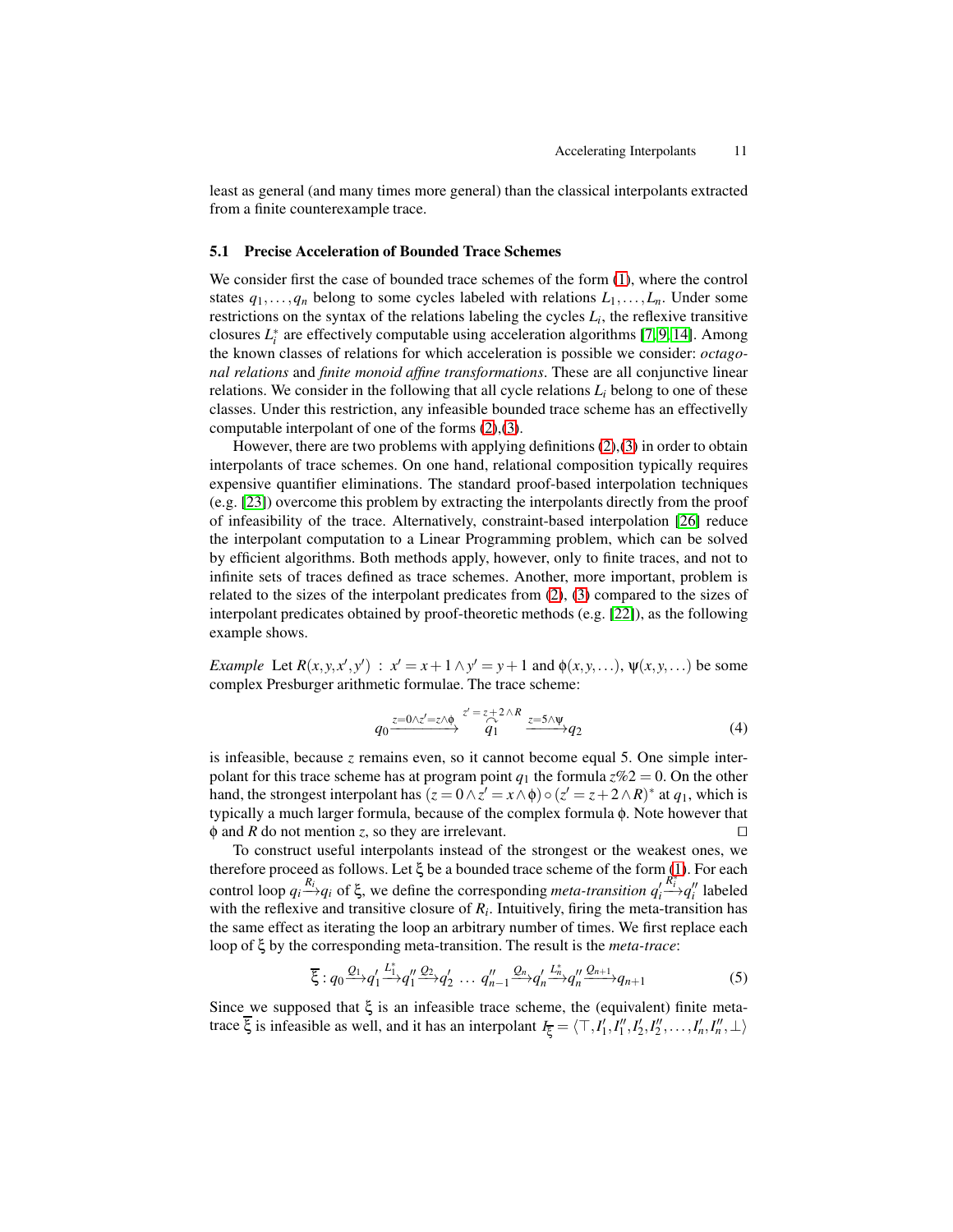in the sense of Definition [1.](#page-5-0) This interpolant is not an interpolant of the trace scheme ξ, in the sense of Definition [3.](#page-5-3) In particular, none of  $I'_i, I''_i$  is guaranteed to be inductive with respect to the loop relations  $L_i$ . To define compact inductive interpolants based on  $I_{\xi}$  and the transitive closures  $L_i^*$ , we consider the following sequences:

$$
I_{\xi}^{post} = \langle \top, post(I'_1, L_1^*), post(I'_2, L_2^*), \dots, post(I'_n, L_n^*), \bot \rangle
$$
  

$$
I_{\xi}^{wpre} = \langle \top, wpre(I''_1, L_1^*), wpre(I''_2, L_2^*), \dots, wpre(I''_n, L_n^*), \bot \rangle
$$

The following lemma proves the correctness of this approach.

**Lemma 5.** *Let*  $G = \langle \mathbf{x}, Q, \to, I, E \rangle$  *be a CFG and*  $\xi$  *be an infeasible trace scheme of the form [\(1\)](#page-5-2). Then I post* ξ *and I wpre* ξ *are interpolants for* ξ*, and moreover I wpre*  $\zeta_i^{wpre} \rightarrow I_{\xi_i}^{post}$ ξ*i , for all*  $i = 1, 2, ..., n$ .

Notice that computing  $I_\varepsilon^{post}$ ξ and *I wpre*  $\zeta^{where}$  requires *n* relational compositions, which is, in principle, just as expensive as computing directly one of the extremal interpolants [\(2\)](#page-6-0),[\(3\)](#page-6-0). However, by re-using the meta-trace interpolants, one potentially avoids the worst-case combinatorial explosion in the size of the formulae, which occurs when using  $(2)$ ,  $(3)$  directly.

*Example* Let us consider again the trace scheme [\(4\)](#page-10-1). The corresponding infeasible finite trace ξ is:

$$
q_0 \xrightarrow{z=0 \wedge z'=z \wedge \psi} q_1' \xrightarrow{\exists k \geq 0} \cdot z'=z+2k \wedge x'=x+k \wedge y'=y+k \vee q_1'' \xrightarrow{z=5 \wedge \psi} q_2
$$

A possible interpolant for this trace is  $\langle \top, z = 0, \exists k \ge 0$ . *z* = 2*k*,⊥ $\bot$ ). An inductive interpolant for the trace scheme, derived from it, is  $I_{\xi}^{post} = \langle \top, post(z = 0, \exists k \ge 0, z' = 0] \rangle$  $z + 2k \wedge x' = x + k \wedge y' = y + k$ ,  $\perp$ ) =  $\langle \top, z\%2 = 0, \perp \rangle$ .

#### **5.2 Bounded Overapproximations of Trace Schemes**

Consider a trace scheme [\(1\)](#page-5-2), not necessarily bounded, where the transitive closures of the relations  $L_i$  labeling the loops are not computable by any available acceleration method [\[7,](#page-15-3) [9,](#page-15-12) [14\]](#page-15-5). One alternative is to find abstractions  $L_i^{\sharp}$  of the loop relations, i.e. relations  $L_i^{\sharp} \leftarrow L_i$ , for which transitive closures are computable. If the new abstract trace remains infeasible, it is possible to compute an interpolant for it, which is an interpolant for the original trace scheme. However, replacing the relations  $L_i$  with their abstractions  $L_i^{\sharp}$  may turn an infeasible trace scheme into a feasible one, where the traces introduced by abstraction are spurious. In this case, we give up the overapproximation, and turn to the underapproximation technique described in the next section.

The overapproximation method computes an interpolant for a trace scheme ξ of the form [\(1\)](#page-5-2) under the assumption that the abstract trace scheme:

<span id="page-11-0"></span>
$$
\xi^{\sharp}: q_0 \xrightarrow{Q_1} \overbrace{q_1}^{\iota_1^{\sharp}} \xrightarrow{Q_2} \dots \xrightarrow{Q_{n-1}} q_{n-1}^{\iota_{n-1}^{\sharp}} \xrightarrow{Q_n} \overbrace{q_n}^{\iota_n^{\sharp}} \xrightarrow{Q_{n+1}} q_{n+1}
$$
(6)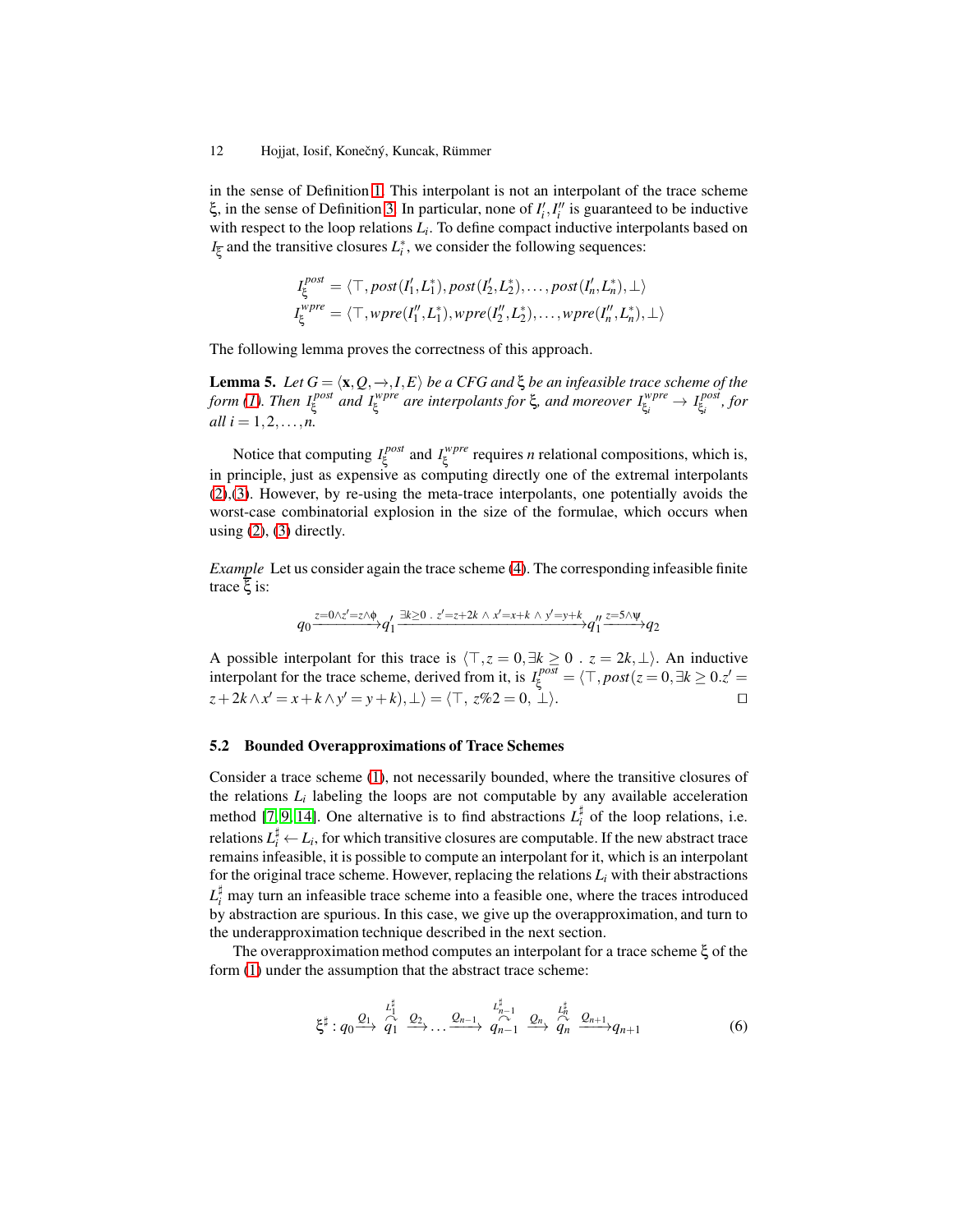is infeasible. In this case one can effectivelly compute the interpolants  $I_{\epsilon t}^{post}$ ξ ♯ and *I wpre* -wpre<br>ξ‡ since the transitive closures of the abstract relations labeling the loops are computable by acceleration. The following lemma proves that, under certain conditions, computing an interpolant for the abstraction of a trace scheme is sound.

**Lemma 6.** *Let G be a CFG and* ξ *be a trace scheme [\(1\)](#page-5-2) such that the abstract trace scheme* ξ ♯ *[\(6\)](#page-11-0) is infeasible. Then the interpolants I post* ξ <sup>♯</sup> *and I wpre* ξ ♯ *for* ξ <sup>♯</sup> *are also interpolants for* ξ*.*

#### **5.3 Bounded Underapproximations of Trace Schemes**

Let  $\xi$  be a trace scheme of the form [\(1\)](#page-5-2), where each relation  $L_i$  labeling a loop is a disjunction  $L_{i1} \vee \ldots \vee L_{ik_i}$  of relations for which the transitive closures are effectively computable and Presburger definable. A *bounded underapproximation scheme* of a trace scheme  $\xi$  is obtained by replacing each loop  $q_i \stackrel{L_i}{\rightarrow} q_i$  in  $\xi$  by a bounded trace scheme of the form:

$$
\overbrace{q_i^1}^{L_{i1}} \xrightarrow{k_{i2}} \overbrace{q_i^2}^{L_{i2}} \xrightarrow{k_{ik_i}} \overbrace{q_i^{k_i}}
$$

where  $\varepsilon$  denotes the identity relation. Let us denote<sup>[7](#page-12-0)</sup> the result of this replacement by ξ<sup>b</sup>. It is manifest that the set of traces ξ<sup>b</sup> is included in ξ.

Since we assumed that the reflexive and transitive closures  $L_{ij}^*$  are effectivelly computable and Presburger definable, the feasibility of  $\xi^{\flat}$  is a decidable problem. If  $\xi^{\flat}$  is found to be feasible, this points to a real error trace in the system. On the other hand, if  $\xi^{\flat}$  is found to be infeasible, let  $I_{\xi^{\flat}} = \langle \top, I_1^1, \dots, I_1^{k_1}, \dots, I_n^{k_n}, \bot \rangle$  be an interpolant for  $\xi^{\flat}$ . A refinement scheme using this interpolant associates the predicates  $\{I_i^1, \ldots, I_i^{k_i}\}$ with the control state  $q_i$  from the original CFG. As the following lemma shows, this guarantees that any trace that follows the pattern of  $\xi^{\flat}$  is excluded from the ART, ensuring that a refinement of the ART using a suitable underapproximation (that includes a spurious counterexample) is guaranteed to make progress.

**Lemma 7.** *Let*  $G = \langle \mathbf{x}, Q, \to, I, E \rangle$  *be a CFG,*  $\xi$  *be an infeasible trace scheme of G* [\(1\)](#page-5-2) *and* ξ ♭ *a bounded underapproximation of* ξ*. If T* = h*S*,π,*r*,*e*i *is an ART for G, such that*  $\{I_i^1, \ldots, I_i^{k_i}\} \subseteq \pi(q_i)$ , then no path in T concretizes to a trace in  $\xi^{\flat}$ .

Notice that a refinement scheme based on underapproximation guarantees the exclusion of those traces from the chosen underapproximation trace scheme, and not of all traces from the original trace scheme. Since a trace scheme is typically obtained from a finite counterexample, an underapproximation-based refinement still guarantees that the particular counterexample is excluded from further searches. In other words, using underapproximation is still better than the classical refinement method, since it can potentially exclude an entire family of counterexamples (including the one generating the underapproximation) at once.

<span id="page-12-0"></span><sup>&</sup>lt;sup>7</sup> The choice of the name depends on the ordering of particular paths  $L_{i1}, L_{i2}, \ldots, L_{ik_i}$ , however we shall denote any such choice in the same way, in order to keep the notation simple.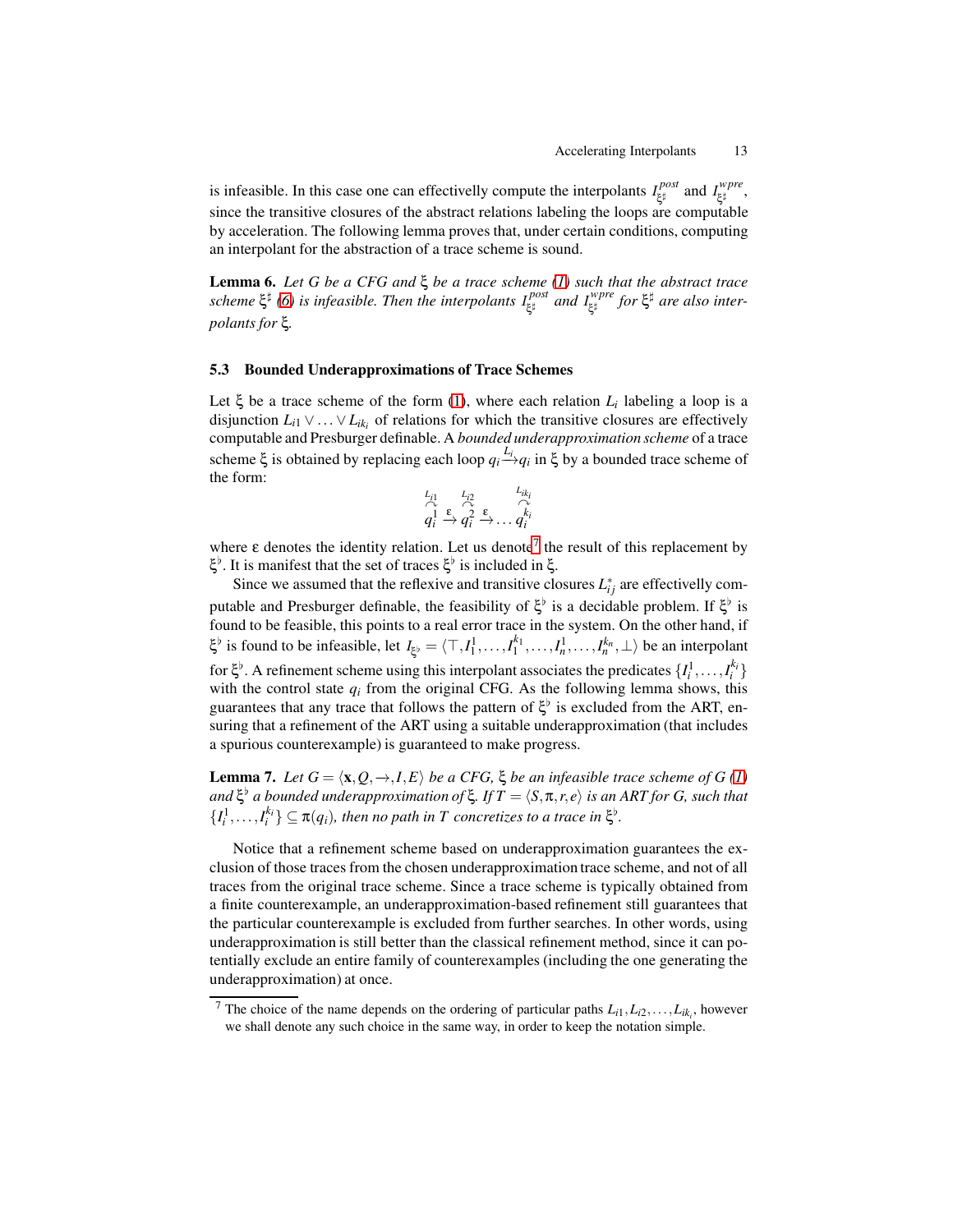### <span id="page-13-0"></span>**6 Experimental Results**

We have implemented CEGAAR by building on the predicate abstraction engine Eldar-ica<sup>[8](#page-13-1)</sup> [\[20\]](#page-15-14), the FLATA verifier<sup>[9](#page-13-2)</sup> [20] based on acceleration, and the Princess interpolating theorem prover [\[11,](#page-15-15) [25\]](#page-15-16). Tables in Figure [6](#page-13-3) compares the performance of the Flata, Eldarica, *static acceleration* and CEGAAR on a number of benchmarks (the platorm used for experiments is Intel<sup>®</sup> Core<sup>™</sup>2 Duo CPU P8700, 2.53GHz with 4GB of RAM).

| Model                       | Time $[s]$                      |                    | Model                        | Time $[s]$ |     |          |         | Model                         | Time $[s]$               |     |          |                |
|-----------------------------|---------------------------------|--------------------|------------------------------|------------|-----|----------|---------|-------------------------------|--------------------------|-----|----------|----------------|
|                             | F. E.                           | S. D.              |                              | F.         | Е.  | S.       | D.      |                               | F.                       | Е.  | S.       | D.             |
| (a) Examples from $[21]$    |                                 |                    | $(c)$ Examples from [24]     |            |     |          |         | $(f)$ Examples from [15]      |                          |     |          |                |
| anubhav $(C)$               | 0.83.0                          | 4.03.1             | boustrophedon $(C)$          | ٠          | ٠   |          | $-14.4$ | h1(E)                         | ٠                        | 5.1 | 5.6      | 5.1            |
| copy1(E)                    | 2.0 7.2                         | 5.8 5.9            | $g$ opan $(C)$               | 0.4        |     |          | 6.4     | $h1.$ optim $(E)$             | 0.8                      | 2.9 | 5.5      | 2.9            |
| $\cos(t)$ (C)               | 0.6<br>$\sim$                   | 6.2 5.9            | halbwachs $(C)$              |            | ä,  | 7.3      | 7.0     | h1h2(E)                       | $\overline{\phantom{a}}$ |     | 9.4 10.1 | 12.2           |
| loop1 $(E)$                 | 1.7 7.1                         | 5.2 5.4            | rate limiter $(C)$           | 31.7       | 6.1 | 8.1      | 5.5     | $h1h2$ .optim $(E)$           | 1.1                      | 3.3 | 4.4      | 3.4            |
| loop $(E)$                  | 1.8 5.9                         | 4.8 5.4            | (d) Examples from L2CA $[8]$ |            |     |          |         | simple $(E)$                  | ٠                        | 6.4 | 7.0      | 8.4            |
| scan(E)                     | 3.3<br>÷                        | 5.1 5.0            | bubblesort (E)               | 14.9       | 9.9 | 9.5      | 9.3     | simple.optim $(E)$            | 0.8                      | 3.0 | 5.1      | 2.9            |
| string concat1 $(E)$        | 5.3<br>÷                        | 10.1 7.3           | insdel $(E)$                 | 0.1        | 1.3 | 2.5      | 1.4     | test $0(C)$                   |                          |     |          | 23.0 23.4 29.2 |
| string concat $(E)$         | 4.9<br>$\overline{\phantom{a}}$ | 7.0 7.5            | inserts ort $(E)$            | 2.0        | 4.2 | 5.0      | 4.0     | $test0.$ optim $(C)$          | 0.3                      | 3.2 | 5.4      | 3.2            |
| string $copy(E)$            | 4.6<br>÷                        | 6.3 5.7            | listcounter $(C)$            | 0.3        |     | 1.9      | 3.7     | test $0(E)$                   | ٠                        | 5.4 | 5.9      | 5.7            |
| substring $1(E)$            | $0.6$ 9.4                       | 18.2 8.3           | listcounter (E)              | 0.3        | 1.4 | 1.6      | 1.4     | $test0.$ optim $(E)$          | 0.6                      | 3.0 | 5.8      | 2.9            |
| substring $(E)$             | 2.1 3.3                         | 6.3 3.5            | listreversal $(C)$           | 4.5        | 3.0 | 6.0      | 3.3     | $test1.$ optim $(C)$          | 0.9                      | 4.7 | 5.9      | 7.8            |
| (b) Verification conditions |                                 |                    | listreversal (E)             | 0.8        | 2.7 | 8.1      | 2.8     | $test1.$ optim $(E)$          | 1.5                      | 4.4 | 5.9      | 4.7            |
| for array programs [9]      |                                 |                    | mergesort $(E)$              | 1.2        |     | 7.7 21.3 | 7.4     | $test2$ 1.optim $(E)$         | 1.6                      | 5.2 | 5.5      | 5.6            |
| rotation vc.1 $(C)$         | 0.62.0                          | 9.52.0             | selectionsort (E)            | 1.5        |     | 8.1 13.7 | 7.7     | test2_2.optim $(E)$           | 2.9                      | 4.6 | 5.9      | 4.6            |
| rotation $vc.2(C)$          | 1.62.2                          | 18.5 2.2           | (e) NECLA benchmarks         |            |     |          |         | $test2.$ optim $(C)$          | 6.4                      |     |          | 27.2 30.1 30.0 |
| rotation $vc.3(C)$          | $1.2 \; 0.3$                    | 18.3 0.3           | inf1(E)                      | 0.2        | 2.0 | 2.0      | 2.0     | $w$ rpc.manual $(C)$          | 0.6                      | 1.2 | 1.4      | 1.2            |
| rotation $vc.1$ (E)         | 1.11.3                          | $10.2$ 1.3         | inf4(E)                      | 0.9        | 3.7 | 3.7      | 3.7     | wrpc(E)                       | ٠                        | 7.9 | 8.4      | 8.2            |
| split vc.1 $(C)$            | 3.9 3.7                         | 91.1 3.6           | inf $6(C)$                   | 0.1        | 2.0 | 2.0      | 2.0     | $wrpc.$ optim $(E)$           | ÷                        | 5.1 | 8.5      | 5.2            |
| split $vc.2(C)$             | 3.0 2.3                         | 74.1 2.2           | inf8 $(C)$                   | 0.3        | 3.6 | 3.4      | 3.9     | $(g)$ VHDL models from $[27]$ |                          |     |          |                |
| split $vc.3(C)$             | 3.3 0.6                         | 75.0 0.6           |                              |            |     |          |         | counter $(C)$                 | 0.1                      | 1.6 | 1.6      | 1.6            |
| split vc.1 $(E)$            |                                 | 28.5 2.3 185.6 2.4 |                              |            |     |          |         | register $(C)$                | 0.2                      | 1.1 | 1.1      | 1.1            |
|                             |                                 |                    |                              |            |     |          |         | synlifo $(C)$                 | 16.6                     |     |          | 22.1 21.4 22.0 |

<span id="page-13-3"></span>**Fig. 6.** Benchmarks for **F**lata, **E**ldarica without acceleration, Eldarica with acceleration of loops at the CFG level (**S**tatic) and CEGAAR (**D**ynamic acceleration). The letter after the model name distinguishes **C**orrect from models with a reachable **E**rror state. Items with "-" led to a timeout for the respective approach.

The benchmarks are all in the Numerical Transition Systems format<sup>[10](#page-13-4)</sup> (NTS). We have considered seven sets of examples, extracted automatically from different sources: (a) C programs with arrays provided as examples of divergence in predicate abstraction [\[21\]](#page-15-7), (b) verification conditions for programs with arrays, expressed in the SIL logic of [\[9\]](#page-15-12) and translated to NTS, (c) small C programs with challenging loops, (d) NTS extracted from programs with singly-linked lists by the L2CA tool [\[8\]](#page-15-18), (e) C programs provided as benchmarks in the NECLA static analysis suite, (f) C programs with asynchronous procedure calls translated into NTS using the approach of [\[15\]](#page-15-19) (the examples with extension .optim are obtained via an optimized translation method [Pierre Ganty, personal communication], and (g) models extracted from VHDL models of circuits following the method of [\[27\]](#page-15-20). The benchmarks are available from the home page

<span id="page-13-4"></span><span id="page-13-2"></span><sup>10</sup> [http://richmodels.epfl.ch/ntscomp\\_ntslib](http://richmodels.epfl.ch/ntscomp_ntslib)

<sup>8</sup> <http://lara.epfl.ch/w/eldarica>

<span id="page-13-1"></span><sup>9</sup> <http://www-verimag.imag.fr/FLATA.html>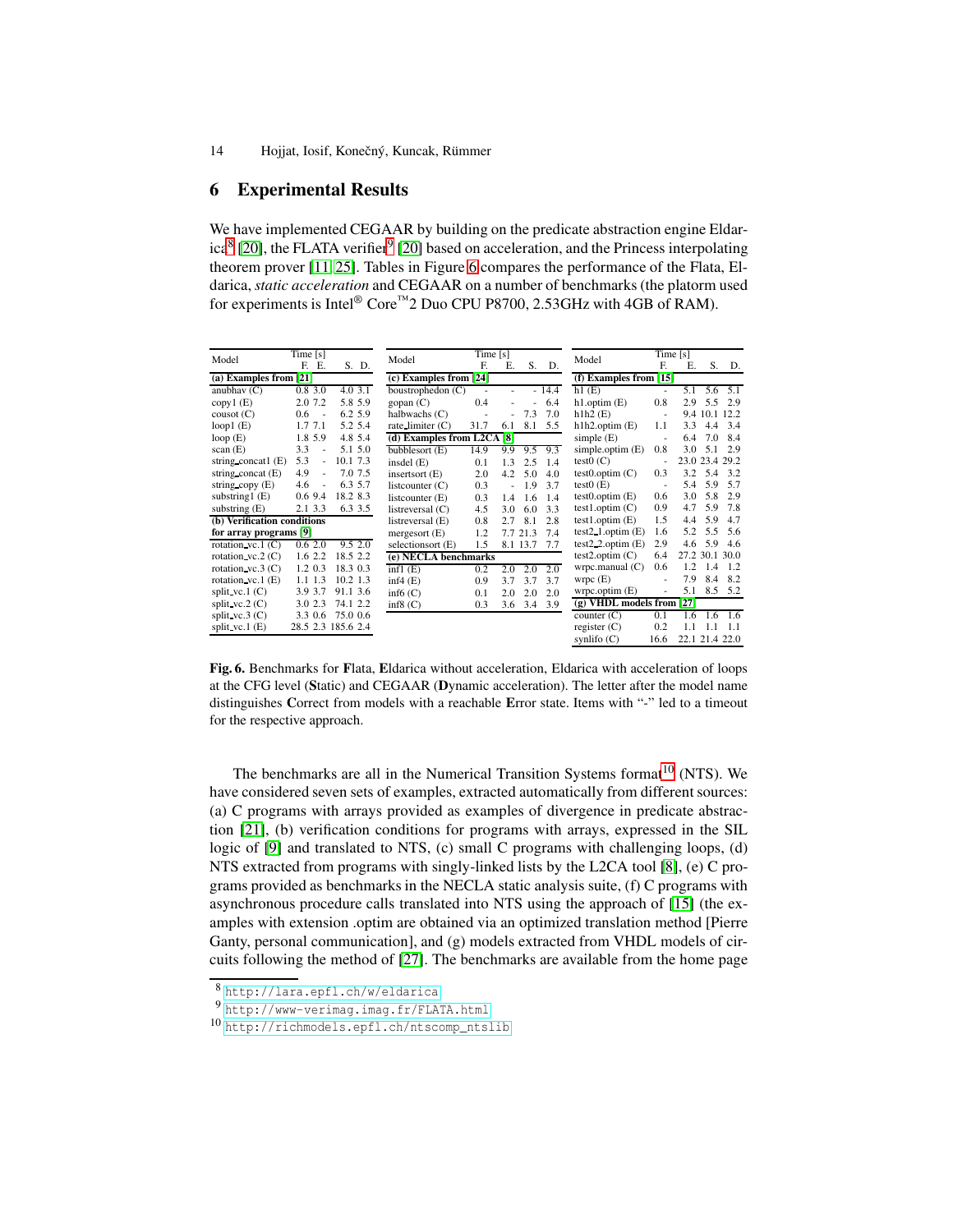of our tool. The results on this benchmark set suggest that we have arrived at a fully automated verifier that is robust in verifying automatically generated integer programs with a variety of looping control structure patterns. An important question we explored is the importance of dynamic application of acceleration, as well as of overapproximation and underapproximation. We therefore also implemented static acceleration [\[12\]](#page-15-6), a lightweight acceleration technique generalizing large block encoding (LBE) [\[4\]](#page-14-5) with transitive closures. It simplifies the control flow graph prior to predicate abstraction. In some cases, such as mergesort from the  $(d)$  benchmarks and split vc.1 from  $(b)$ benchmarks, the acceleration overhead does not pay off. The problem is that static acceleration tries to accelerate every loop in the CFG rather than accelerating the loops occurring on spurious paths leading to error. Acceleration of inessential loops generates large formulas as the result of combining loops and composition of paths during large block encoding. The CEGAAR algorithm is the only approach that could handle all of our benchmarks. There are cases in which the Flata tool outperforms CEGAAR such as test2.optim from (f) benchmarks. We attribute this deficiency to the nature of predicate abstraction, which tries to discover the required predicates by several steps of refinement. In the verification of benchmarks, acceleration was exact 11 times in total. In 30 case the over-approximation of the loops was successful, and in 15 cases overapproximation failed, so the tool resorted to under-approximation. This suggests that all techniques that we presented are essential to obtain an effective verifier.

### **7 Conclusions**

We have presented CEGAAR, a new automated verification algorithm for integer programs. The algorithm combines two cutting-edge analysis techniques: interpolationbased abstraction refinement and acceleration of loops. We have implemented CE-GAAR and presented experimental results, showing that CEGAAR handles robustly a number of examples that cannot be handled by predicate abstraction or acceleration alone. Because many classes of systems translate into integer programs, our advance contributes to automated verification of infinite-state systems in general.

# **References**

- <span id="page-14-4"></span>1. E. Albert, P. Arenas, S. Genaim, and G. Puebla. Closed-Form Upper Bounds in Static Cost Analysis. *Journal of Automated Reasoning*, 46(2), February 2011.
- <span id="page-14-0"></span>2. T. Ball, A. Podelski, and S. K. Rajamani. Relative completeness of abstraction refinement for software model checking. In *TACAS'02*, volume 2280 of *LNCS*, page 158, 2002.
- <span id="page-14-1"></span>3. S. Bensalem and Y. Lakhnech. Automatic generation of invariants. *Form. Methods Syst. Des.*, 15(1):75–92, July 1999.
- <span id="page-14-5"></span>4. D. Beyer, A. Cimatti, A. Griggio, M. E. Keremoglu, and R. Sebastiani. Software model checking via large-block encoding. In *FMCAD*, pages 25–32, 2009.
- <span id="page-14-2"></span>5. D. Beyer, T. A. Henzinger, R. Majumdar, and A. Rybalchenko. Path invariants. In *PLDI*, pages 300–309, 2007.
- <span id="page-14-3"></span>6. R. Blanc, T. A. Henzinger, T. Hottelier, and L. Kovács. ABC: Algebraic bound computation for loops. In *LPAR (Dakar)*, pages 103–118, 2010.